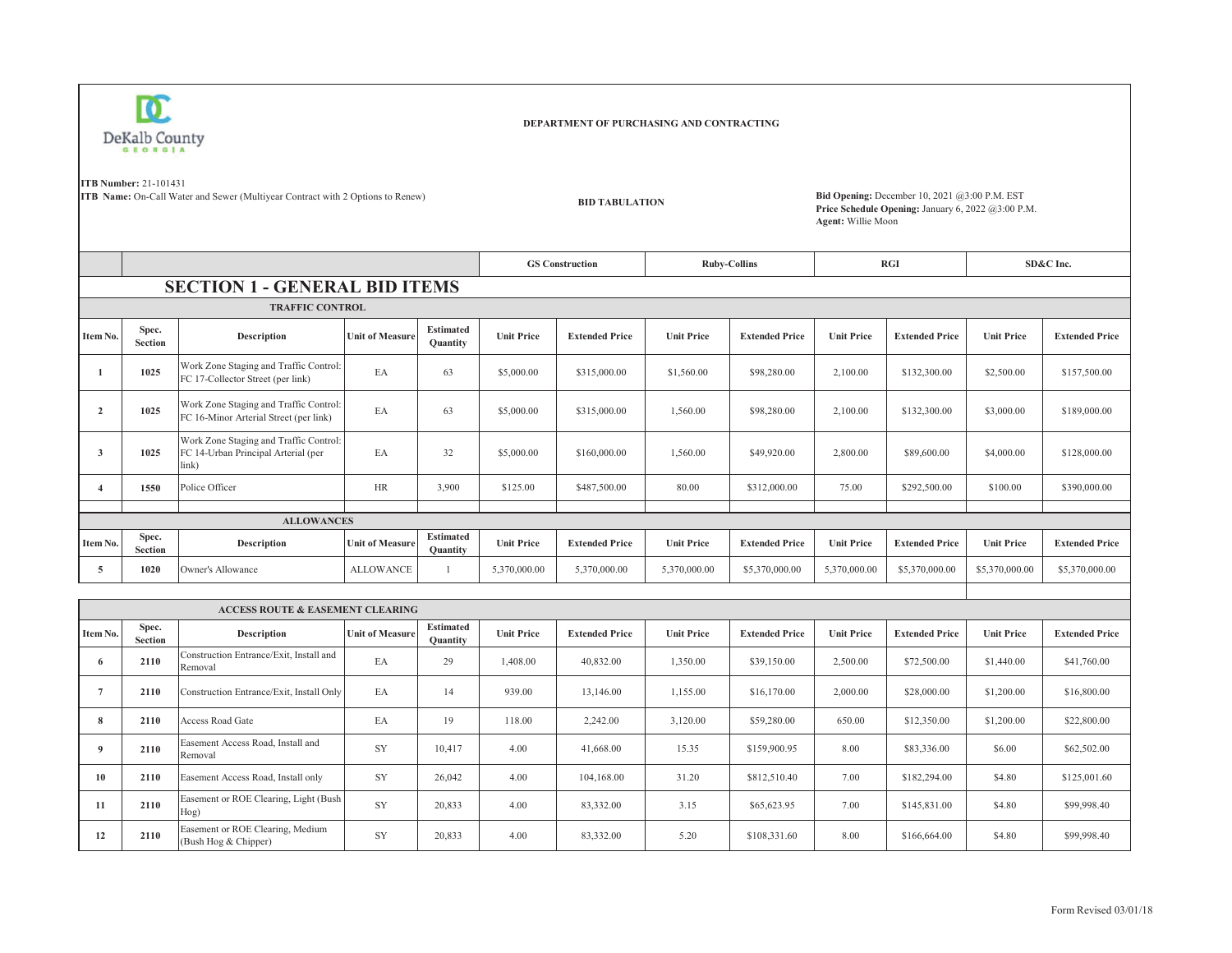| 13       | 2110                    | Easement Clearing, Heavy (Timbering<br>Equipment)                                | CAL                    | 625                                 | 250.00            | 156,250.00            | 160.00            | \$100,000.00          | 250.00            | \$156,250.00          | \$252.00          | \$157,500.00          |
|----------|-------------------------|----------------------------------------------------------------------------------|------------------------|-------------------------------------|-------------------|-----------------------|-------------------|-----------------------|-------------------|-----------------------|-------------------|-----------------------|
|          |                         | SITE RESTORATION & EROSION CONTROL                                               |                        |                                     |                   |                       |                   |                       |                   |                       |                   |                       |
| Item No. | Spec.<br><b>Section</b> | Description                                                                      | <b>Unit of Measure</b> | <b>Estimated</b><br><b>Quantity</b> | <b>Unit Price</b> | <b>Extended Price</b> | <b>Unit Price</b> | <b>Extended Price</b> | <b>Unit Price</b> | <b>Extended Price</b> | <b>Unit Price</b> | <b>Extended Price</b> |
| 14       | 2273                    | Riprap, Type I (Installed)                                                       | SY                     | 625                                 | 36.00             | 22,500.00             | 80.00             | \$50,000.00           | 75.00             | \$46,875.00           | \$96.00           | \$60,000.00           |
| 15       | 2273                    | Riprap, Type II (Installed)                                                      | ${\rm SY}$             | 625                                 | 6.00              | 3,750.00              | 80.00             | \$50,000.00           | 80.00             | \$50,000.00           | \$4.80            | \$3,000.00            |
| 16       | 2273                    | Riprap, Type III (Installed)                                                     | SY                     | 625                                 | 36.00             | 22,500.00             | 80.00             | \$50,000.00           | 85.00             | \$53,125.00           | \$96.00           | \$60,000.00           |
| 17       | 2276                    | Tree Protection Fence                                                            | $\rm LF$               | 3,125                               | 8.00              | 25,000.00             | 2.95              | \$9,218.75            | 4.00              | \$12,500.00           | \$6.00            | \$18,750.00           |
| 18       | 2276                    | Check Dam (Hay Bales)                                                            | EA                     | 625                                 | 51.00             | 31,875.00             | 88.50             | \$55,312.50           | 85.00             | \$53,125.00           | \$96.00           | \$60,000.00           |
| 19       | 2276                    | <b>Inlet Sediment Trap</b>                                                       | EA                     | 125                                 | 383.00            | 47,875.00             | 300.00            | \$37,500.00           | 200.00            | \$25,000.00           | \$264.00          | \$33,000.00           |
| 20       | 2276                    | Temporary Creek Crossing (18" to 30"<br>Diameter Culvert Installed)              | LF                     | 625                                 | 51.00             | 31,875.00             | 235.00            | \$146,875.00          | 125.00            | \$78,125.00           | \$72.00           | \$45,000.00           |
| 21       | 2276                    | Temporary Creek Crossing (36"<br>Diameter Culvert Installed)                     | $\rm LF$               | 625                                 | 62.00             | 38,750.00             | 245.00            | \$153,125.00          | 175.00            | \$109,375.00          | \$84.00           | \$52,500.00           |
| 22       | 2276                    | Temporary Creek Crossing (42"<br>Diameter Culvert Installed)                     | LF                     | 625                                 | 72.00             | 45,000.00             | 255.00            | \$159,375.00          | 200.00            | \$125,000.00          | \$96.00           | \$60,000.00           |
| 23       | 2485                    | Sodding to match existing                                                        | ${\rm SY}$             | 18,750                              | 27.00             | 506,250.00            | 20.00             | \$375,000.00          | 12.00             | \$225,000.00          | \$30.00           | \$562,500.00          |
| 24       | 2486                    | Seeding to match existing                                                        | SY                     | 25,000                              | 3.00              | 75,000.00             | 2.10              | \$52,500.00           | 2.00              | \$50,000.00           | \$3.60            | \$90,000.00           |
| 25       | 2542                    | Non Wire Back Silt Fence - per Row                                               | $\rm LF$               | 93,750                              | 2.00              | 187,500.00            | 2.35              | \$220,312.50          | 3.00              | \$281,250.00          | \$2.40            | \$225,000.00          |
| 26       | 2542                    | Wire Back Silt Fence - per Row                                                   | $\rm LF$               | 93,750                              | 3.00              | 281,250.00            | 4.55              | \$426,562.50          | 4.00              | \$375,000.00          | \$4.20            | \$393,750.00          |
|          |                         | <b>PAVEMENT, CURB &amp; GUTTER</b>                                               |                        |                                     |                   |                       |                   |                       |                   |                       |                   |                       |
| Item No. | Spec.<br><b>Section</b> | Description                                                                      | <b>Unit of Measure</b> | <b>Estimated</b><br>Quantity        | <b>Unit Price</b> | <b>Extended Price</b> | <b>Unit Price</b> | <b>Extended Price</b> | <b>Unit Price</b> | <b>Extended Price</b> | <b>Unit Price</b> | <b>Extended Price</b> |
| 27       | 1550                    | <b>Traffic Loop System Restoration</b>                                           | $\rm LF$               | 375                                 | 98.00             | 36,750.00             | 30.00             | \$11,250.00           | 32.00             | \$12,000.00           | \$60.00           | \$22,500.00           |
| 28       | 2710                    | 4-inch Sidewalk Restoration                                                      | SY                     | 625                                 | 70.00             | 43,750.00             | 88.50             | \$55,312.50           | 70.00             | \$43,750.00           | \$84.00           | \$52,500.00           |
| 29       | 2710                    | Driveway Restoration (Concrete, up to<br>and including 4" Thick)                 | SY                     | 625                                 | 75.00             | 46,875.00             | 105.00            | \$65,625.00           | 75.00             | \$46,875.00           | \$84.00           | \$52,500.00           |
| 30       | 2710                    | Driveway Restoration (Concrete, greater<br>than 4" up to and including 6" Thick) | SY                     | 625                                 | 80.00             | 50,000.00             | 115.00            | \$71,875.00           | 80.00             | \$50,000.00           | \$84.00           | \$52,500.00           |
| 31       | 2710                    | Asphaltic Concrete Driveway<br>Replacement                                       | SY                     | 625                                 | 51.00             | 31,875.00             | 88.50             | \$55,312.50           | 78.00             | \$48,750.00           | \$36.00           | \$22,500.00           |
| 32       | 2700                    | Asphalt Pavement Milling, up to and<br>including 2-inch Depth/ per 2-inch lifts  | SY                     | 9375                                | 25.00             | 234,375.00            | 20.50             | \$192,187.50          | 35.00             | \$328,125.00          | \$36.00           | \$337,500.00          |
| 33       | 2710                    | Concrete Curb & Gutter Removal and<br>Installation, - All Sizes and Types        | $\rm LF$               | 1,875                               | 40.00             | 75,000.00             | 80.00             | \$150,000.00          | 40.00             | \$75,000.00           | \$55.00           | \$103,125.00          |
| 34       | 2710                    | Remove and Reset Granite Curb                                                    | LF                     | 625                                 | 45.00             | 28,125.00             | 55.00             | \$34,375.00           | 40.00             | \$25,000.00           | \$35.00           | \$21,875.00           |
| 35       | 2700                    | Superpave Asphalt 9.5mm, Type II                                                 | ${\rm SY}$             | 12,500                              | 90.00             | 1,125,000.00          | 36.40             | \$455,000.00          | 48.00             | \$600,000.00          | \$84.00           | \$1,050,000.00        |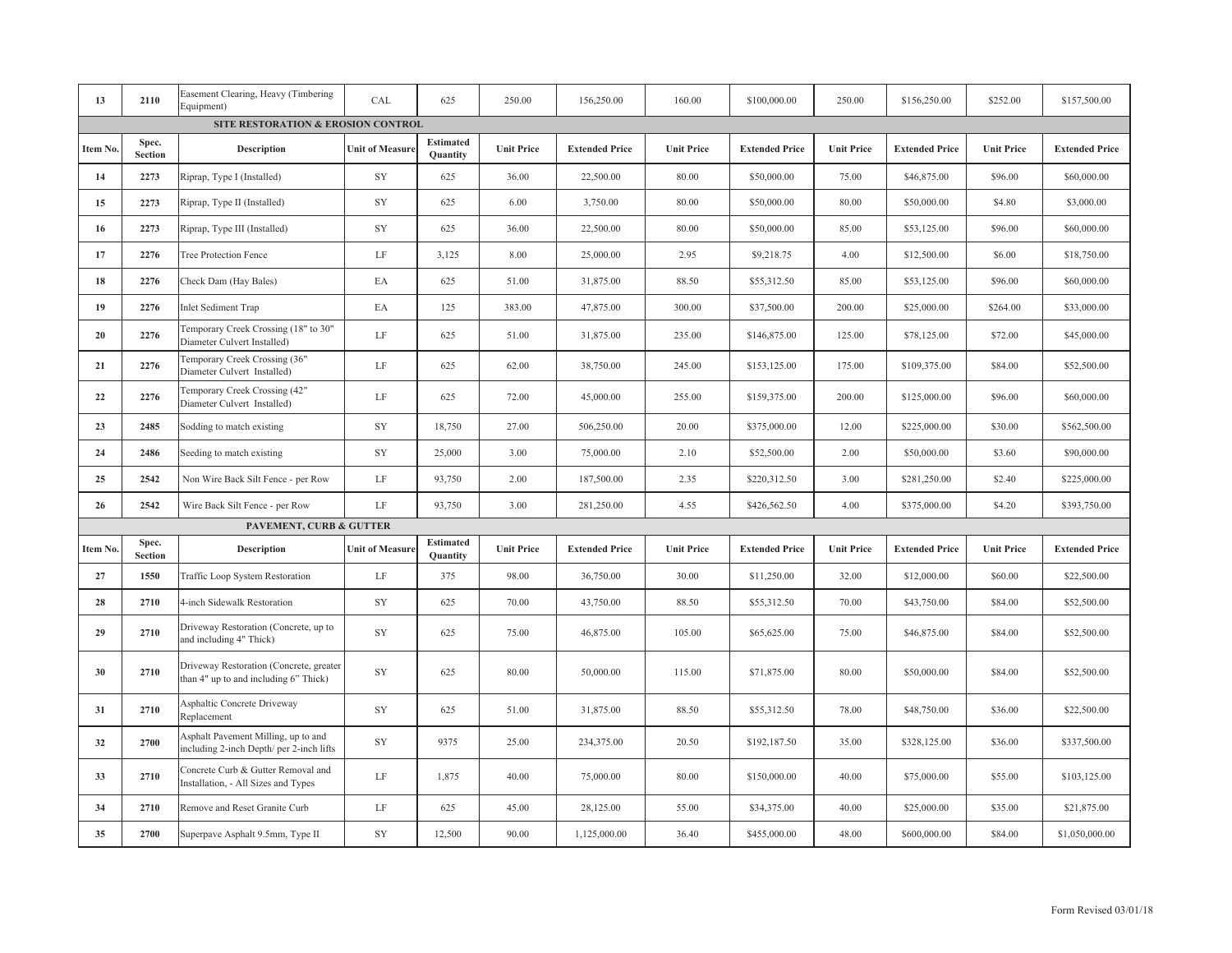| 36       | 2700                    | Superpave Asphalt 19mm, Type II                                       | SY                     | 6,250                               | 72.00             | 450,000.00            | 88.40             | \$552,500.00          | 56.00             | \$350,000.00          | \$84.00           | \$525,000.00          |
|----------|-------------------------|-----------------------------------------------------------------------|------------------------|-------------------------------------|-------------------|-----------------------|-------------------|-----------------------|-------------------|-----------------------|-------------------|-----------------------|
| 37       | 2700                    | Superpave Asphalt 25mm, Type II                                       | SY                     | 6,250                               | 72.00             | 450,000.00            | 98.80             | \$617,500.00          | 65.00             | \$406,250.00          | \$94.00           | \$587,500.00          |
| 38       | 2700                    | Speed Hump and/or Table Replacement                                   | $\rm{SF}$              | 125                                 | 65.00             | 8,125.00              | 15.60             | \$1,950.00            | 14.00             | \$1,750.00            | \$60.00           | \$7,500.00            |
| 39       | 3300                    | Concrete 3000 PSI                                                     | CY                     | 1,875                               | 296.00            | 555,000.00            | 175.00            | \$328,125.00          | 220.00            | \$412,500.00          | \$360.00          | \$675,000.00          |
| 40       | 3300                    | Concrete 4000 PSI                                                     | CY                     | 625                                 | 322.00            | 201,250.00            | 185.00            | \$115,625.00          | 225.00            | \$140,625.00          | \$360.00          | \$225,000.00          |
| 41       | 3300                    | Reinforced Concrete 4000 PSI.                                         | <b>CY</b>              | 625                                 | 368.00            | 230,000.00            | 910.00            | \$568,750.00          | 240.00            | \$150,000.00          | \$420.00          | \$262,500.00          |
| 42       | 3300                    | 3000 PSI High Early Concrete                                          | CY                     | 313                                 | 368.00            | 115,184.00            | 185.00            | \$57,905.00           | 280.00            | \$87,640.00           | \$396.00          | \$123,948.00          |
| 43       | 2324                    | Pavement saw cutting, 1" - 6" thick                                   | $\rm LF$               | 9375                                | 41.00             | 384,375.00            | 19.50             | \$182,812.50          | 15.00             | \$140,625.00          | \$36.00           | \$337,500.00          |
| 44       | 2324                    | Pavement Saw cutting additional<br>thickness per inch                 | $IN-FT$                | 1,875                               | 10.00             | 18,750.00             | 2.60              | \$4,875.00            | 4.00              | \$7,500.00            | \$24.00           | \$45,000.00           |
|          |                         | UTILITY LOCATION                                                      |                        |                                     |                   |                       |                   |                       |                   |                       |                   |                       |
| Item No. | Spec.<br><b>Section</b> | <b>Description</b>                                                    | <b>Unit of Measure</b> | <b>Estimated</b><br><b>Quantity</b> | <b>Unit Price</b> | <b>Extended Price</b> | <b>Unit Price</b> | <b>Extended Price</b> | <b>Unit Price</b> | <b>Extended Price</b> | <b>Unit Price</b> | <b>Extended Price</b> |
| 45       | 1056                    | GPS Locate and Data Collection per<br>Asset                           | EA                     | 625                                 | 294.00            | 183,750.00            | 270.00            | \$168,750.00          | 95.00             | \$59,375.00           | \$300.00          | \$187,500.00          |
| 46       | 1056                    | Ground Penetrating Radar - Pipe<br>Location                           | LF                     | 1250                                | 24.00             | 30,000.00             | 46.80             | \$58,500.00           | 42.00             | \$52,500.00           | \$30.00           | \$37,500.00           |
| 47       | 1056                    | GPS Locate and Data Collection per<br>Manhole                         | EA                     | 104                                 | 412.00            | 42,848.00             | 260.00            | \$27,040.00           | 125.00            | \$13,000.00           | \$444.00          | \$46,176.00           |
| 48       | 2607                    | Locate, Uncover & Expose Existing<br>Buried Manhole - In Paved Area   | EA                     | 63                                  | 470.00            | 29,610.00             | 1,820.00          | \$114,660.00          | 1,300.00          | \$81,900.00           | \$720.00          | \$45,360.00           |
| 49       | 2607                    | Locate, Uncover & Expose Existing<br>Buried Manhole - In Unpaved Area | EA                     | 63                                  | 235.00            | 14,805.00             | 1,040.00          | \$65,520.00           | 1,200.00          | \$75,600.00           | \$600.00          | \$37,800.00           |
|          |                         | UTILITY CLEANING & INSPECTION                                         |                        |                                     |                   |                       |                   |                       |                   |                       |                   |                       |
| Item No. | Spec.<br><b>Section</b> | <b>Description</b>                                                    | <b>Unit of Measure</b> | <b>Estimated</b><br>Quantity        | <b>Unit Price</b> | <b>Extended Price</b> | <b>Unit Price</b> | <b>Extended Price</b> | <b>Unit Price</b> | <b>Extended Price</b> | <b>Unit Price</b> | <b>Extended Price</b> |
| 50       | 1510                    | <b>CCTV</b> Inspection                                                | LF                     | 18,939                              | 10.00             | 189,390.00            | 5.20              | \$98,482.80           | 10.00             | \$189,390.00          | \$12.00           | \$227,268.00          |
| 51       | 2956                    | Heavy Internal Cleaning - Sanitary<br>Sewer Pipe - 6" to 24" Diameter | $\rm LF$               | 4,735                               | 11.00             | 52,085.00             | 15.60             | \$73,866.00           | 18.00             | \$85,230.00           | \$26.40           | \$125,004.00          |
| 52       | 2956                    | Sewer Debris Removal and Disposal<br>from Cleaning                    | <b>TON</b>             | 63                                  | 301.00            | 18,963.00             | 975.00            | \$61,425.00           | 300.00            | \$18,900.00           | \$300.00          | \$18,900.00           |
|          |                         | <b>ROCK AND SOIL EXCAVTION</b>                                        |                        |                                     |                   |                       |                   |                       |                   |                       |                   |                       |
| Item No. | Spec.<br><b>Section</b> | <b>Description</b>                                                    | <b>Unit of Measure</b> | <b>Estimated</b><br>Quantity        | <b>Unit Price</b> | <b>Extended Price</b> | <b>Unit Price</b> | <b>Extended Price</b> | <b>Unit Price</b> | <b>Extended Price</b> | <b>Unit Price</b> | <b>Extended Price</b> |
| 53       | 2324                    | Unsuitable Soil Replace (GAB)                                         | ${\rm CY}$             | 6250                                | 250.00            | 1,562,500.00          | 67.60             | \$422,500.00          | 98.00             | \$612,500.00          | \$144.00          | \$900,000.00          |
| 54       | 2324                    | Rock Excavation & Disposal off site                                   | CY                     | 1,875                               | 118.00            | 221,250.00            | 260.00            | \$487,500.00          | 240.00            | \$450,000.00          | \$144.00          | \$270,000.00          |
|          |                         | PIPE BURSTING                                                         |                        |                                     |                   |                       |                   |                       |                   |                       |                   |                       |
| Item No. | Spec.<br>Section        | <b>Description</b>                                                    | <b>Unit of Measure</b> | <b>Estimated</b><br>Quantity        | <b>Unit Price</b> | <b>Extended Price</b> | <b>Unit Price</b> | <b>Extended Price</b> | <b>Unit Price</b> | <b>Extended Price</b> | <b>Unit Price</b> | <b>Extended Price</b> |
| 55       | 2958                    | Burst Existing 8", Replace with 8"<br><b>HDPE</b>                     | LF                     | 1,250                               | 116.00            | 145,000.00            | 125.00            | \$156,250.00          | 130.00            | \$162,500.00          | \$132.00          | \$165,000.00          |
| 56       | 2958                    | Pipe Bursting Launching Pit                                           | EA                     | 5                                   | 6,620.00          | 33,100.00             | 7,150.00          | \$35,750.00           | 6,000.00          | \$30,000.00           | \$7,800.00        | \$39,000.00           |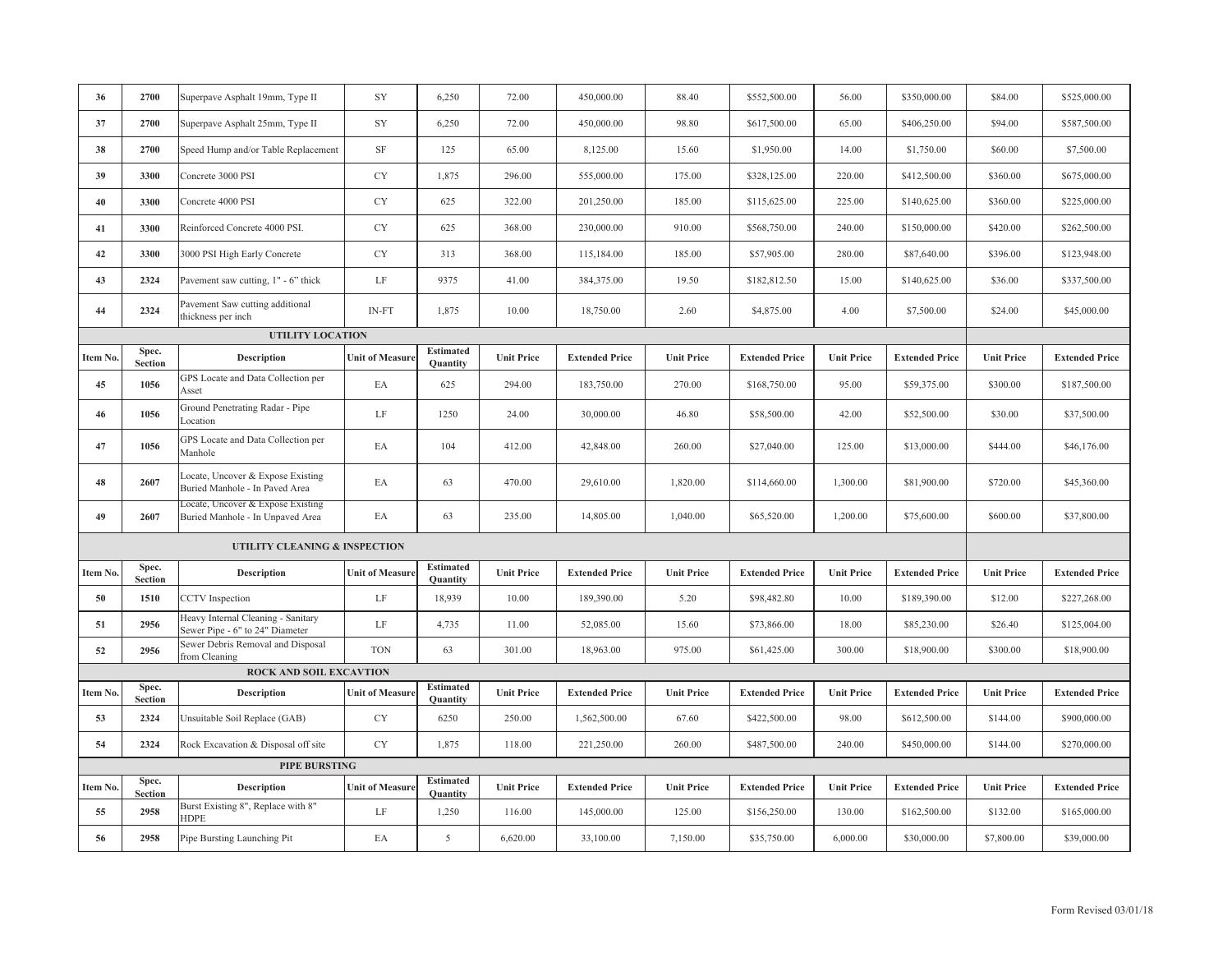| 57             | 2958                    | Pipe Bursting Receiving Pit                                                                      | EA                     | 5                                   | 3,009.00          | 15,045.00             | 7,150.00          | \$35,750.00           | 6,000.00          | \$30,000.00           | \$3,000.00        | \$15,000.00           |
|----------------|-------------------------|--------------------------------------------------------------------------------------------------|------------------------|-------------------------------------|-------------------|-----------------------|-------------------|-----------------------|-------------------|-----------------------|-------------------|-----------------------|
|                |                         | <b>JACK &amp; BORE</b>                                                                           |                        |                                     |                   |                       |                   |                       |                   |                       |                   |                       |
| Item No.       | Spec.<br><b>Section</b> | <b>Description</b>                                                                               | <b>Unit of Measure</b> | <b>Estimated</b><br>Quantity        | <b>Unit Price</b> | <b>Extended Price</b> | <b>Unit Price</b> | <b>Extended Price</b> | <b>Unit Price</b> | <b>Extended Price</b> | <b>Unit Price</b> | <b>Extended Price</b> |
| 58             | 2224                    | Jack And Bore 18 in                                                                              | LF                     | 1,875                               | 209.00            | 391,875.00            | 1,120.00          | \$2,100,000.00        | 325.00            | \$609,375.00          | \$300.00          | \$562,500.00          |
| 59             | 2224                    | Jack And Bore 20 in                                                                              | $\rm LF$               | 1,875                               | 187.00            | 350,625.00            | 1,245.00          | \$2,334,375.00        | 350.00            | \$656,250.00          | \$300.00          | \$562,500.00          |
| 60             |                         | <b>NOT USED</b>                                                                                  |                        |                                     |                   |                       |                   |                       |                   |                       |                   |                       |
| 61             | 2224                    | Jack And Bore 24 in                                                                              | $\rm LF$               | 1,875                               | 203.00            | 380,625.00            | 1,485.00          | \$2,784,375.00        | 350.00            | \$656,250.00          | \$396.00          | \$742,500.00          |
| 62             | 2224                    | Jack And Bore 30 in                                                                              | LF                     | 1,875                               | 277.00            | 519,375.00            | 1,860.00          | \$3,487,500.00        | 350.00            | \$656,250.00          | \$540.00          | \$1,012,500.00        |
| 63             | 2224                    | Jack And Bore 36 in                                                                              | $\rm LF$               | 1,500                               | 375.00            | 562,500.00            | 2,225.00          | \$3,337,500.00        | 350.00            | \$525,000.00          | \$780.00          | \$1,170,000.00        |
| 64             | 2224                    | Extra Depth for Bore and Receiving Pit:<br>Greater than 10' in Depth, All Pipe                   | <b>VF</b>              | 31                                  | 2,244.00          | 69,564.00             | 665.00            | \$20,615.00           | 900.00            | \$27,900.00           | \$3,000.00        | \$93,000.00           |
|                |                         | PIPE ABANDONMENT                                                                                 |                        |                                     |                   |                       |                   |                       |                   |                       |                   |                       |
| Item No.       | Spec.<br><b>Section</b> | <b>Description</b>                                                                               | <b>Unit of Measure</b> | <b>Estimated</b><br><b>Quantity</b> | <b>Unit Price</b> | <b>Extended Price</b> | <b>Unit Price</b> | <b>Extended Price</b> | <b>Unit Price</b> | <b>Extended Price</b> | <b>Unit Price</b> | <b>Extended Price</b> |
| 65             | 2535/2665               | Abandon Existing Pipe in Place                                                                   | CY                     | 188                                 | 241.00            | 45,308.00             | 185.00            | \$34,780.00           | 280.00            | \$52,640.00           | \$325.00          | \$61,100.00           |
| 66             | 2535/2665               | Cut and Plug Existing Pipe Line,<br>6" up to and including 24" up to and<br>including 8 ft depth | EA                     | 31                                  | 6,500.00          | 201,500.00            | 1,235.00          | \$38,285.00           | 3,000.00          | \$93,000.00           | \$3,360.00        | \$104,160.00          |
| 67             | 2535/2665               | Cut and Plug Existing Pipe Line, 6" up<br>to and including 24" more than 8 ft<br>depth           | VF                     | 188                                 | 13.00             | 2,444.00              | 310.00            | \$58,280.00           | 500.00            | \$94,000.00           | \$360.00          | \$67,680.00           |
| 68             | 2535/2665               | Flowable Fill (General Backfill)                                                                 | <b>CY</b>              | 188                                 | 241.00            | 45,308.00             | 130.00            | \$24,440.00           | 275.00            | \$51,700.00           | \$312.00          | \$58,656.00           |
|                |                         | <b>VARIOUS MANHOLE UNITS</b>                                                                     |                        |                                     |                   |                       |                   |                       |                   |                       |                   |                       |
|                |                         | <b>MANHOLE INSTALLATION</b>                                                                      |                        |                                     |                   |                       |                   |                       |                   |                       |                   |                       |
|                | Spec.                   |                                                                                                  |                        | <b>Estimated</b>                    |                   |                       |                   |                       |                   |                       |                   |                       |
| <b>Item No</b> | <b>Section</b>          | <b>Description</b><br>4 Ft Diameter Standard Sanitary Sewer                                      | <b>Unit of Measure</b> | <b>Quantity</b>                     | <b>Unit Price</b> | <b>Extended Price</b> | <b>Unit Price</b> | <b>Extended Price</b> | <b>Unit Price</b> | <b>Extended Price</b> | <b>Unit Price</b> | <b>Extended Price</b> |
| 69             | 2641                    | Manhole                                                                                          | VF                     | 606                                 | 362.00            | 219,372.00            | 715.00            | \$433,290.00          | 600.00            | \$363,600.00          | \$540.00          | \$327,240.00          |
| 70             | 2641                    | 5 Ft Diameter Standard Sanitary Sewer<br>Manhole                                                 | VF                     | 152                                 | 362.00            | 55,024.00             | 900.00            | \$136,800.00          | 695.00            | \$105,640.00          | \$660.00          | \$100,320.00          |
| 71             | 2641                    | 4 Ft Diameter Doghouse Sanitary Sewer<br>Manhole                                                 | <b>VF</b>              | 76                                  | 422.00            | 32,072.00             | 895.00            | \$68,020.00           | 500.00            | \$38,000.00           | \$660.00          | \$50,160.00           |
|                | Spec.                   | <b>MANHOLE REHABILITATION</b>                                                                    |                        | <b>Estimated</b>                    |                   |                       |                   |                       |                   |                       |                   |                       |
| Item No.       | <b>Section</b>          | <b>Description</b>                                                                               | <b>Unit of Measure</b> | <b>Quantity</b>                     | <b>Unit Price</b> | <b>Extended Price</b> | <b>Unit Price</b> | <b>Extended Price</b> | <b>Unit Price</b> | <b>Extended Price</b> | <b>Unit Price</b> | <b>Extended Price</b> |
| 72             | 2607                    | Height Adjustment, Each 12" Height<br>Adjustment                                                 | EA                     | 63                                  | 296.00            | 18,648.00             | 1,300.00          | \$81,900.00           | 1,350.00          | \$85,050.00           | \$1,200.00        | \$75,600.00           |
| 73             | 2607                    | Pavement Patch- Concrete Collar for<br>Manhole Frame and Cover                                   | EA                     | 63                                  | 587.00            | 36,981.00             | 1,145.00          | \$72,135.00           | 700.00            | \$44,100.00           | \$1,440.00        | \$90,720.00           |
| 74             | 2608                    | Replace Frame & Cover, 24" Diameter,<br>Traffic Load                                             | EA                     | 31                                  | 352.00            | 10,912.00             | 1,315.00          | \$40,765.00           | 1,200.00          | \$37,200.00           | \$660.00          | \$20,460.00           |
| 75             | 2608                    | Replace Frame & Cover, 24" Diameter,<br>Bolt-down                                                | EA                     | 31                                  | 352.00            | 10,912.00             | 1,380.00          | \$42,780.00           | 1,300.00          | \$40,300.00           | \$780.00          | \$24,180.00           |
| 76             | 2608                    | Replace Cover, Traffic Load                                                                      | EA                     | 31                                  | 352.00            | 10,912.00             | 310.00            | \$9,610.00            | 450.00            | \$13,950.00           | \$600.00          | \$18,600.00           |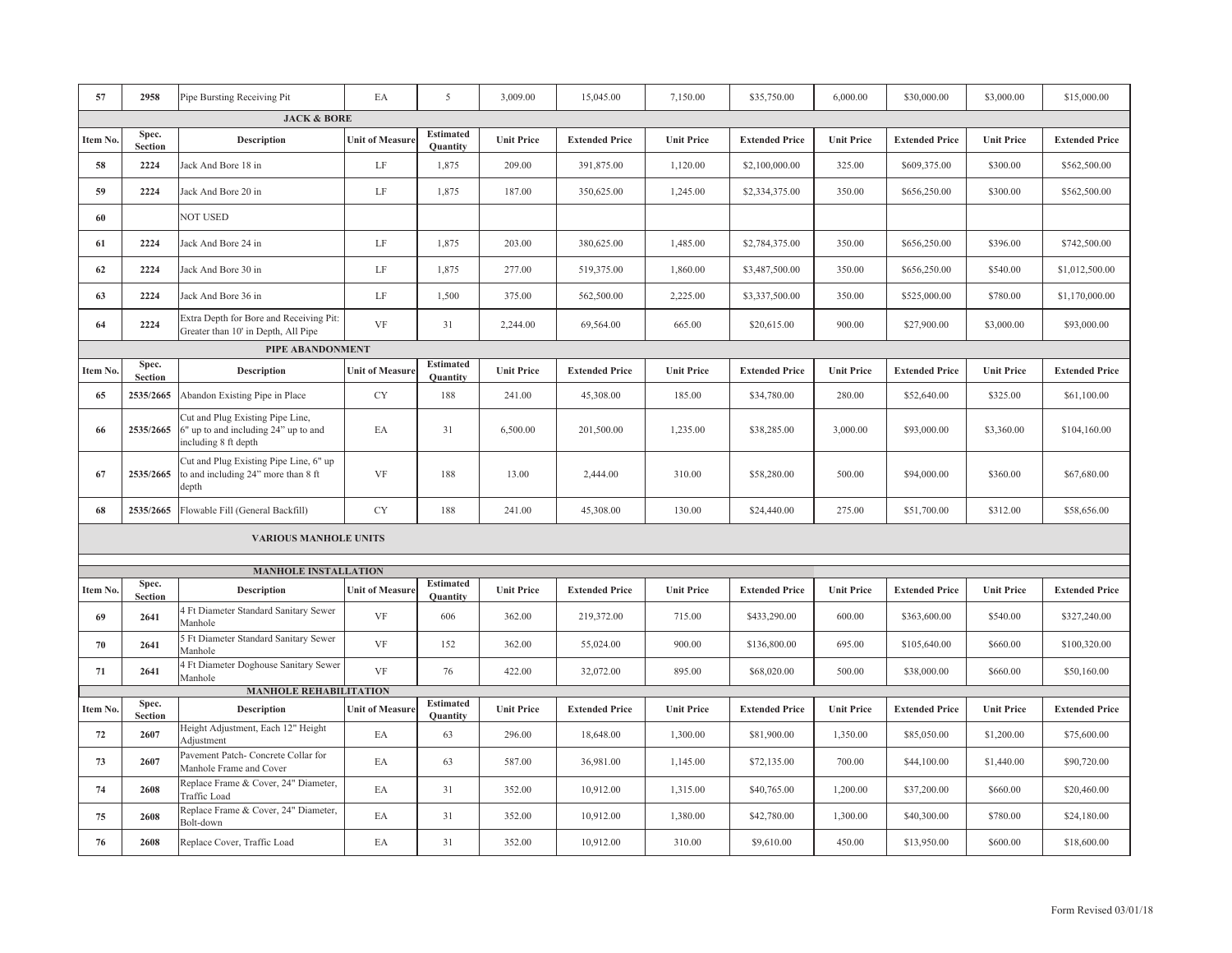| 77   | 2608  | Replace Cover, Bolt Down                         | EA        | 31  | 352.00   | 10,912.00       | 535.00   | \$16,585.00     | 550.00   | \$17,050.00     | \$600.00   | \$18,600.00     |
|------|-------|--------------------------------------------------|-----------|-----|----------|-----------------|----------|-----------------|----------|-----------------|------------|-----------------|
| 78   | 2609  | Manhole Frame Sealing                            | EA        | 63  | 118.00   | 7,434.00        | 650.00   | \$40,950.00     | 650.00   | \$40,950.00     | \$360.00   | \$22,680.00     |
| 79   | 2607  | Connection to Existing Manhole                   | EA        | 38  | 587.00   | 22,306.00       | 3,335.00 | \$126,730.00    | 2,400.00 | \$91,200.00     | \$1,200.00 | \$45,600.00     |
| 79 A | 02900 | Cementitious Manhole Coating - 4 ft.<br>Diameter | <b>VF</b> | 300 | 510.00   | 153,000.00      | 430.00   | \$129,000.00    | 325.00   | \$97,500.00     | \$252.00   | \$75,600.00     |
| 79 B | 02900 | Cementitious Manhole Coating - 5 ft.<br>Diameter | <b>VF</b> | 100 | 612.00   | 61,200.00       | 540.00   | \$54,000.00     | 350.00   | \$35,000.00     | \$300.00   | \$30,000.00     |
| 79 C | 02900 | Epoxy Manhole Coating - 4 ft.<br>Diameter        | <b>VF</b> | 300 | 663.00   | 198,900.00      | 530.00   | \$159,000.00    | 350.00   | \$105,000.00    | \$600.00   | \$180,000.00    |
| 79 D | 02900 | Epoxy Manhole Coating - 5 ft. Diameter           | <b>VF</b> | 100 | 867.00   | 86,700.00       | 640.00   | \$64,000.00     | 450.00   | \$45,000.00     | \$840.00   | \$84,000.00     |
| 79 E | 02641 | Rebuild Invert and Bench - 4 ft.<br>Diameter     | EA        | 20  | 1,020.00 | 20,400.00       | 915.00   | \$18,300.00     | 550.00   | \$11,000.00     | \$1,320.00 | \$26,400.00     |
| 79 F | 02641 | Rebuild Invert and Bench - 5 ft.<br>Diameter     | EA        | 10  | 1,224.00 | 12,240.00       | 1,145.00 | \$11,450.00     | 550.00   | \$5,500.00      | \$1,440.00 | \$14,400.00     |
|      |       | <b>TOTAL: B-1 SECTION 1</b>                      |           |     |          | \$18,651,424.00 |          | \$30,127,666.95 |          | \$17,733,990.00 |            | \$20,781,972.40 |

|          | <b>SECTION 2 - SMALL DIAMETER BID ITEMS</b> |                                                        |                 |                       |            |                       |            |                       |            |                       |            |                       |  |  |  |
|----------|---------------------------------------------|--------------------------------------------------------|-----------------|-----------------------|------------|-----------------------|------------|-----------------------|------------|-----------------------|------------|-----------------------|--|--|--|
|          |                                             | <b>ZINC COATED DUCTILE IRON PIPELINE</b>               |                 |                       |            |                       |            |                       |            |                       |            |                       |  |  |  |
|          |                                             | <b>WATERMAIN</b>                                       |                 |                       |            |                       |            |                       |            |                       |            |                       |  |  |  |
| Item No. | Spec.<br>Section                            | Description                                            | Unit of Measure | Estimated<br>Ouantity | Unit Price | <b>Extended Price</b> | Unit Price | <b>Extended Price</b> | Unit Price | <b>Extended Price</b> | Unit Price | <b>Extended Price</b> |  |  |  |
| 80       | 2665                                        | Zinc Coated 6in DIP, Water Main, 1ft -<br>5ft Cover    | LF              | 2,379                 | 131.00     | 311,649.00            | 83.50      | \$198,646.50          | 65.00      | \$154,635.00          | \$100.80   | \$239,803.20          |  |  |  |
| 81       | 2665                                        | Zinc Coated 6in DIP, Water Main, >5ft<br>- 10ft Cover  | LF              | 2,379                 | 131.00     | 311,649.00            | 88.40      | \$210,303.60          | 75.00      | \$178,425.00          | \$110.40   | \$262,641.60          |  |  |  |
| 82       | 2665                                        | Zinc Coated 6in DIP, Water Main, >10<br>ft Cover       | LF              | 476                   | 131.00     | 62,356.00             | 93.60      | \$44,553.60           | 80.00      | \$38,080.00           | \$126.00   | \$59,976.00           |  |  |  |
| 83       | 2665                                        | Zinc Coated 6in DIP Restrained Joint<br>Pipe Adder     | LF              | 476                   | 32.00      | 15,232.00             | 20.80      | \$9,900.80            | 12.00      | \$5,712.00            | \$24.00    | \$11,424.00           |  |  |  |
| 84       | 2665                                        | Zinc Coated 8in DIP, Water Main, 1ft -<br>5ft Cover    | LF              | 84,422                | 70.00      | 5,909,540.00          | 88.40      | \$7,462,904.80        | 62.00      | \$5,234,164.00        | \$75.00    | \$6,331,650.00        |  |  |  |
| 85       | 2665                                        | Zinc Coated 8in DIP, Water Main, >5ft<br>- 10ft Cover  | LF              | 84,422                | 70.00      | 5,909,540.00          | 93.60      | \$7,901,899.20        | 73.00      | \$6,162,806.00        | \$75.00    | \$6,331,650.00        |  |  |  |
| 86       | 2665                                        | Zinc Coated 8in DIP, Water Main, >10<br>ft Cover       | LF              | 16,884                | 81.00      | 1,367,604.00          | 98.80      | \$1,668,139.20        | 76.00      | \$1,283,184.00        | \$75.60    | \$1,276,430.40        |  |  |  |
| 87       | 2665                                        | Zinc Coated 8in DIP Restrained Joint<br>Pipe Adder     | LF              | 16,884                | 33.00      | 557,172.00            | 20.80      | \$351,187.20          | 11.00      | \$185,724.00          | \$21.60    | \$364,694.40          |  |  |  |
| 88       | 2665                                        | Zinc Coated 10in DIP, Water Main, 1ft<br>5ft Cover     | LF              | 2,400                 | 134.00     | 321,600.00            | 93.60      | \$224,640.00          | 87.00      | \$208,800.00          | \$108.00   | \$259,200.00          |  |  |  |
| 89       | 2665                                        | Zinc Coated 10in DIP, Water Main, >5ft<br>10ft Cover   | LF              | 2,400                 | 134.00     | 321,600.00            | 98.80      | \$237,120.00          | 90.00      | \$216,000.00          | \$108.00   | \$259,200.00          |  |  |  |
| 90       | 2665                                        | Zinc Coated 10in DIP, Water Main, >10<br>ft Cover      | LF              | 480                   | 181.00     | 86,880.00             | 105.00     | \$50,400.00           | 100.00     | \$48,000.00           | \$168.00   | \$80,640.00           |  |  |  |
| 91       | 2665                                        | Zinc Coated 10in DIP Restrained Joint<br>Pipe Adder    | LF              | 480                   | 58.00      | 27,840.00             | 26.00      | \$12,480.00           | 15.00      | \$7,200.00            | \$24.00    | \$11,520.00           |  |  |  |
| 92       | 2665                                        | Zinc Coated 12in DIP, Water Main, 1ft<br>5ft Cover     | LF              | 13,406                | 106.00     | 1,421,036.00          | 105.00     | \$1,407,630.00        | 85.00      | \$1,139,510.00        | \$120.00   | \$1,608,720.00        |  |  |  |
| 93       | 2665                                        | Zinc Coated 12in DIP, Water Main, >5ft<br>- 10ft Cover | LF              | 13,406                | 106.00     | 1,421,036.00          | 110.00     | \$1,474,660.00        | 100.00     | \$1,340,600.00        | \$120.00   | \$1,608,720.00        |  |  |  |
| 94       | 2665                                        | Zinc Coated 12in DIP, Water Main, >10<br>ft Cover      | LF              | 4.469                 | 124.00     | 554,156.00            | 114.40     | \$511,253.60          | 120.00     | \$536,280.00          | \$126.00   | \$563,094.00          |  |  |  |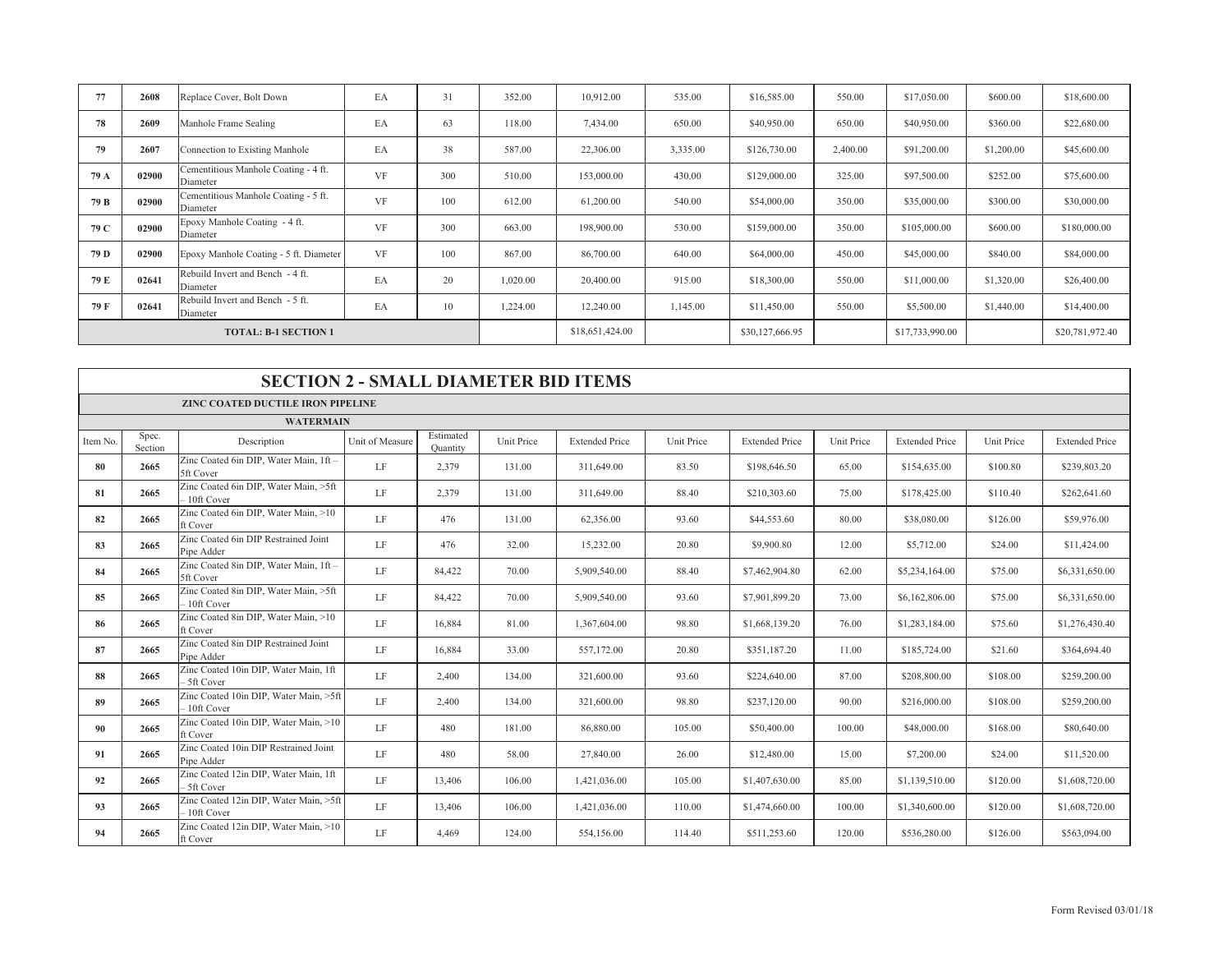| 95       | 2665                    | Zinc Coated 12in DIP Restrained Joint<br>Pipe Adder                        | LF                     | 13,406                              | 33.00             | 442,398.00            | 26.00             | \$348,556.00          | 15.00             | \$201,090.00          | \$24.00           | \$321,744.00          |
|----------|-------------------------|----------------------------------------------------------------------------|------------------------|-------------------------------------|-------------------|-----------------------|-------------------|-----------------------|-------------------|-----------------------|-------------------|-----------------------|
| 96       | 2665                    | Zinc Coated 16in DIP, Water Main, 1ft<br>5ft Cover                         | LF                     | 3,803                               | 144.00            | 547,632.00            | 120.00            | \$456,360.00          | 120.00            | \$456,360.00          | \$168.00          | \$638,904.00          |
| 97       | 2665                    | Zinc Coated 16in DIP, Water Main, >5ft<br>10ft Cover                       | LF                     | 3,803                               | 144.00            | 547,632.00            | 130.00            | \$494,390.00          | 140.00            | \$532,420.00          | \$168.00          | \$638,904.00          |
| 98       | 2665                    | Zinc Coated 16in DIP, Water Main, >10<br>ft Cover                          | LF                     | 634                                 | 206.00            | 130,604.00            | 135.00            | \$85,590.00           | 150.00            | \$95,100.00           | \$174.00          | \$110,316.00          |
| 99       | 2665                    | Zinc Coated 16in DIP Restrained Joint<br>Pipe Adder                        | LF                     | 634                                 | 73.00             | 46,282.00             | 36.40             | \$23,077.60           | 35.00             | \$22,190.00           | \$54.00           | \$34,236.00           |
| 100      | 2665                    | Zinc Coated 24in DIP, Water Main, 1ft<br>5ft Cover                         | $\rm LF$               | 8,000                               | 297.00            | 2,376,000.00          | 200.00            | \$1,600,000.00        | 220.00            | \$1,760,000.00        | \$336.00          | \$2,688,000.00        |
| 101      | 2665                    | Zinc Coated 24in DIP, Water Main, >5ft<br>10ft Cover                       | LF                     | 2,800                               | 297.00            | 831,600.00            | 225.00            | \$630,000.00          | 250.00            | \$700,000.00          | \$336.00          | \$940,800.00          |
| 102      | 2665                    | Zinc Coated 24in DIP, Water Main, >10<br>ft Cover                          | LF                     | 600                                 | 421.00            | 252,600.00            | 235.00            | \$141,000.00          | 275.00            | \$165,000.00          | \$360.00          | \$216,000.00          |
| 103      | 2665                    | Zinc Coated 24in DIP Restrained Joint<br>Pipe Adder                        | $\rm LF$               | 600                                 | 119.00            | 71,400.00             | 67.60             | \$40,560.00           | 50.00             | \$30,000.00           | \$108.00          | \$64,800.00           |
| 104      | 2665                    | Zinc Coated DIP Fittings - No greater<br>than 4 linear feet                | <b>TON</b>             | 63                                  | 7,838.00          | 493,794.00            | 15,895.00         | \$1,001,385.00        | 11,000.00         | \$693,000.00          | \$13,200.00       | \$831,600.00          |
|          |                         | <b>FIRE HYDRANT ASSEMBLY</b>                                               |                        |                                     |                   |                       |                   |                       |                   |                       |                   |                       |
| Item No. | Spec.<br><b>Section</b> | Description                                                                | <b>Unit of Measure</b> | <b>Estimated</b><br><b>Quantity</b> | <b>Unit Price</b> | <b>Extended Price</b> | <b>Unit Price</b> | <b>Extended Price</b> | <b>Unit Price</b> | <b>Extended Price</b> | <b>Unit Price</b> | <b>Extended Price</b> |
| 105      | 2665                    | Remove Existing Fire Hydrant<br>Assembly                                   | EA                     | 79                                  | 123.00            | 9,717.00              | 520.00            | \$41,080.00           | 850.00            | \$67,150.00           | \$300.00          | \$23,700.00           |
| 106      | 2665                    | New Fire Hydrant Assembly                                                  | EA                     | 318                                 | 4,092.00          | 1,301,256.00          | 5,200.00          | \$1,653,600.00        | 4,950.00          | \$1,574,100.00        | \$4,560.00        | \$1,450,080.00        |
|          |                         |                                                                            |                        |                                     |                   |                       |                   |                       |                   |                       |                   |                       |
|          |                         |                                                                            |                        |                                     |                   |                       |                   |                       |                   |                       |                   |                       |
|          |                         | PIPE TAPPING                                                               |                        |                                     |                   |                       |                   |                       |                   |                       |                   |                       |
| Item No. | Spec.<br><b>Section</b> | <b>Description</b>                                                         | <b>Unit of Measure</b> | <b>Estimated</b><br>Quantity        | <b>Unit Price</b> | <b>Extended Price</b> | <b>Unit Price</b> | <b>Extended Price</b> | <b>Unit Price</b> | <b>Extended Price</b> | <b>Unit Price</b> | <b>Extended Price</b> |
| 107      | 2665                    | Tapping Sleeve & Valve Assembly 6-<br>nch on Existing 6-inch water main    | EA                     | 45                                  | 6,000.00          | 270,000.00            | 4,110.00          | \$184,950.00          | 6,500.00          | \$292,500.00          | \$5,760.00        | \$259,200.00          |
| 108      | 2665                    | Tapping Sleeve & Valve Assembly 6-<br>nch on Existing 8-inch water main    | EA                     | 45                                  | 3,954.00          | 177,930.00            | 4,350.00          | \$195,750.00          | 7,000.00          | \$315,000.00          | \$4,080.00        | \$183,600.00          |
| 109      | 2665                    | Tapping Sleeve & Valve Assembly 8-<br>inch on Existing 8-inch water main   | EA                     | 79                                  | 5,478.00          | 432,762.00            | 4,920.00          | \$388,680.00          | 7,200.00          | \$568,800.00          | \$5,040.00        | \$398,160.00          |
| 110      | 2665                    | Tapping Sleeve & Valve Assembly 8-<br>inch on Existing 12-inch water main  | EA                     | 79                                  | 5,333.00          | 421,307.00            | 6,850.00          | \$541,150.00          | 7,500.00          | \$592,500.00          | \$5,400.00        | \$426,600.00          |
| 111      | 2665                    | Tapping Sleeve & Valve Assembly 12-<br>inch on Existing 12-inch water main | EA                     | 11                                  | 8,234.00          | 90,574.00             | 9,435.00          | \$103,785.00          | 8,500.00          | \$93,500.00           | \$8,520.00        | \$93,720.00           |
| 112      | 2665                    | Tapping Sleeve & Valve Assembly 16-<br>inch on Existing 16-inch water main | EA                     | 9                                   | 9,060.00          | 81,540.00             | 19,450.00         | \$175,050.00          | 14,000.00         | \$126,000.00          | \$21,600.00       | \$194,400.00          |
|          |                         |                                                                            |                        |                                     |                   |                       |                   |                       |                   |                       |                   |                       |
| Item No. | Spec.                   | <b>VALVES</b><br>Description                                               | <b>Unit of Measure</b> | <b>Estimated</b>                    | <b>Unit Price</b> | <b>Extended Price</b> | <b>Unit Price</b> | <b>Extended Price</b> | <b>Unit Price</b> | <b>Extended Price</b> | <b>Unit Price</b> | <b>Extended Price</b> |
| 113      | <b>Section</b><br>2665  | Mechanical Joint Gate Valve 6-inch                                         | EA                     | Quantity<br>48                      | 1,499.00          | 71,952.00             | 1,095.00          | \$52,560.00           | 1,500.00          | \$72,000.00           | \$1,440.00        | \$69,120.00           |
| 114      | 2665                    | W/Box & Pad<br>Restrained Joint Gate Valve 6-inch<br>W/Box & Pad           | EA                     | 48                                  | 1,715.00          | 82,320.00             | 1,195.00          | \$57,360.00           | 1,750.00          | \$84,000.00           | \$1,560.00        | \$74,880.00           |
| 115      | 2665                    | Mechanical Joint Gate Valve 8-inch<br>W/Box & Pad                          | EA                     | 35                                  | 2,056.00          | 71,960.00             | 1,510.00          | \$52,850.00           | 1,950.00          | \$68,250.00           | \$1,920.00        | \$67,200.00           |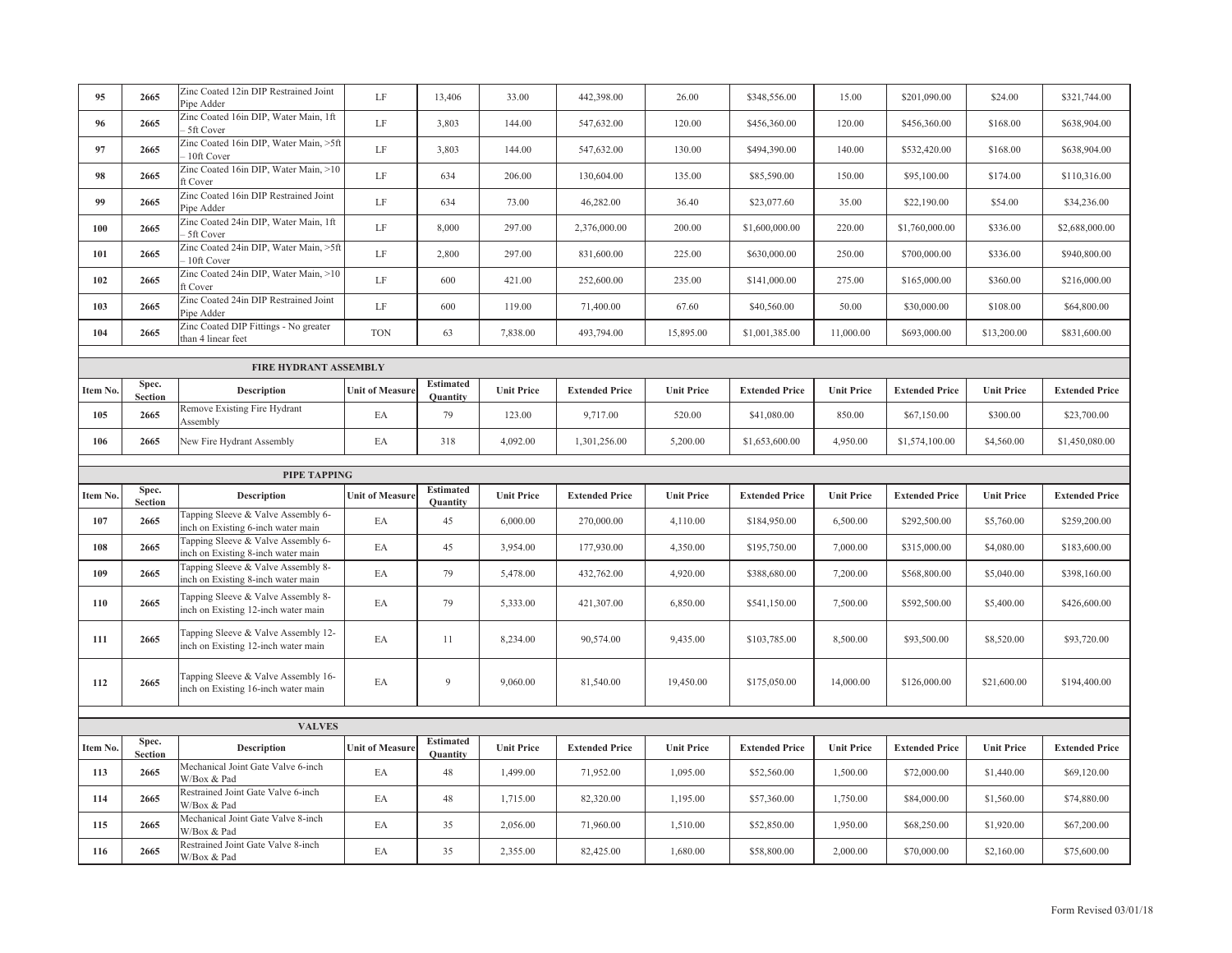| 117      | 2665                    | Mechanical Joint Gate Valve 10-inch<br>W/Box & Pad                                                    | EA                     | 32                           | 3,207.00          | 102,624.00            | 2,275.00          | \$72,800.00           | 2,300.00          | \$73,600.00           | \$3,000.00        | \$96,000.00           |
|----------|-------------------------|-------------------------------------------------------------------------------------------------------|------------------------|------------------------------|-------------------|-----------------------|-------------------|-----------------------|-------------------|-----------------------|-------------------|-----------------------|
| 118      | 2665                    | Restrained Joint Gate Valve 10-inch<br>W/Box & Pad                                                    | EA                     | 32                           | 3,515.00          | 112,480.00            | 2,595.00          | \$83,040.00           | 3,000.00          | \$96,000.00           | \$3,120.00        | \$99,840.00           |
| 119      | 2665                    | Mechanical Joint Resiliant Seated Gate<br>Valve 12-inch W/Box & Pad                                   | EA                     | 15                           | 7,636.00          | 114,540.00            | 2,825.00          | \$42,375.00           | 3,500.00          | \$52,500.00           | \$7,200.00        | \$108,000.00          |
| 120      | 2665                    | Restrained Joint Resiliant Seated Gate<br>Valve 12-inch W/Box & Pad                                   | EA                     | 15                           | 8,079.00          | 121,185.00            | 3,210.00          | \$48,150.00           | 4,000.00          | \$60,000.00           | \$7,560.00        | \$113,400.00          |
| 121      | 2665                    | Mechanical Joint Resiliant Seated Gate<br>Valve 16-inch W/Box & Pad                                   | EA                     | $\overline{2}$               | 11,016.00         | 22,032.00             | 3,530.00          | \$7,060.00            | 9,200.00          | \$18,400.00           | \$10,800.00       | \$21,600.00           |
| 122      | 2665                    | Restrained Joint Resiliant Seated Gate<br>Valve 16-inch W/Box & Pad                                   | EA                     | $\overline{c}$               | 12,750.00         | 25,500.00             | 10,400.00         | \$20,800.00           | 12,000.00         | \$24,000.00           | \$12,600.00       | \$25,200.00           |
| 123      | 2665                    | Mechanical Joint Double Disk Type<br>Gate Valve 24-inch W/Box & Pad                                   | EA                     | 12                           | 6,086.00          | 73,032.00             | 26,000.00         | \$312,000.00          | 25,000.00         | \$300,000.00          | \$1,500.00        | \$18,000.00           |
| 124      | 2665                    | Restrained Joint Double Disk Type Gate<br>Valve 24-inch W/Box & Pad                                   | EA                     | 12                           | 6,503.00          | 78,036.00             | 31,200.00         | \$374,400.00          | 26,000.00         | \$312,000.00          | \$1,500.00        | \$18,000.00           |
| 125      | 2665                    | 1-inch Air Release Valve Assembly                                                                     | EA                     | 37                           | 2,162.00          | 79,994.00             | 3,715.00          | \$137,455.00          | 4,000.00          | \$148,000.00          | \$2,400.00        | \$88,800.00           |
| 126      | 2665                    | 2-inch Air Release Valve Assembly                                                                     | EA                     | 8                            | 3,649.00          | 29,192.00             | 2,545.00          | \$20,360.00           | 5,500.00          | \$44,000.00           | \$4,320.00        | \$34,560.00           |
|          |                         | <b>SERVICE LINES</b>                                                                                  |                        |                              |                   |                       |                   |                       |                   |                       |                   |                       |
| Item No. | Spec.<br><b>Section</b> | Description                                                                                           | <b>Unit of Measure</b> | <b>Estimated</b><br>Quantity | <b>Unit Price</b> | <b>Extended Price</b> | <b>Unit Price</b> | <b>Extended Price</b> | <b>Unit Price</b> | <b>Extended Price</b> | <b>Unit Price</b> | <b>Extended Price</b> |
| 127      | 2665                    | Re-establish Service Connection                                                                       | EA                     | 625                          | 252.00            | 157,500.00            | 995.00            | \$621,875.00          | 500.00            | \$312,500.00          | \$300.00          | \$187,500.00          |
| 128      | 2665                    | Water Service Line, 1in Copper                                                                        | $\rm LF$               | 6,250                        | 106.00            | 662,500.00            | 26.00             | \$162,500.00          | 35.00             | \$218,750.00          | \$75.00           | \$468,750.00          |
| 129      | 2665                    | Water Service Line, 3/4in Copper                                                                      | LF                     | 12,500                       | 46.00             | 575,000.00            | 26.00             | \$325,000.00          | 30.00             | \$375,000.00          | \$45.00           | \$562,500.00          |
| 130      | 2665                    | Water Service Line, 1 1/2in Copper                                                                    | $\rm LF$               | 3,125                        | 92.00             | 287,500.00            | 55.00             | \$171,875.00          | 40.00             | \$125,000.00          | \$75.00           | \$234,375.00          |
| 131      | 2665                    | HDPE Sleeve up to 2-inches                                                                            | $\rm LF$               | 125                          | 25.00             | 3,125.00              | 15.60             | \$1,950.00            | 20.00             | \$2,500.00            | \$30.00           | \$3,750.00            |
| 132      | 2665                    | Replace Water Meter Box 3/4in                                                                         | EA                     | 63                           | 254.00            | 16,002.00             | 415.00            | \$26,145.00           | 325.00            | \$20,475.00           | \$204.00          | \$12,852.00           |
| 133      | 2665                    | Replace Water Meter Box 1in                                                                           | EA                     | 63                           | 254.00            | 16,002.00             | 415.00            | \$26,145.00           | 425.00            | \$26,775.00           | \$204.00          | \$12,852.00           |
| 134      | 2665                    | Complete Installation 3/4in & 1in Water<br>Meter & Box and All Necessary Fittings                     | EA                     | 63                           | 1,763.00          | 111,069.00            | 815.00            | \$51,345.00           | 675.00            | \$42,525.00           | \$1,440.00        | \$90,720.00           |
| 135      | 2665                    | Complete Adjustment of 3/4 In & 1 In<br>Meter, Meter Boxes and All Necessary<br>Fittings              | EA                     | 63                           | 1,632.00          | 102,816.00            | 1,025.00          | \$64,575.00           | 750.00            | \$47,250.00           | \$1,440.00        | \$90,720.00           |
| 136      | 2665                    | Replace Water Meter Parts                                                                             | EA                     | 63                           | 62.00             | 3,906.00              | 105.00            | \$6,615.00            | 500.00            | \$31,500.00           | \$96.00           | \$6,048.00            |
| 137      | 2665                    | Relocation of Existing 3/4 In & 1 In<br>Water Services, Meters And Meter<br>Boxes From 0ft. to 25ft.  | EA                     | 63                           | 1,713.00          | 107,919.00            | 575.00            | \$36,225.00           | 1,800.00          | \$113,400.00          | \$1,800.00        | \$113,400.00          |
| 138      | 2665                    | Relocation of Existing 3/4 In & 1 In<br>Water Services, Meters And Meter<br>Boxes From 26ft. to 50ft. | EA                     | 63                           | 1,710.00          | 107,730.00            | 1,075.00          | \$67,725.00           | 2,800.00          | \$176,400.00          | \$1,920.00        | \$120,960.00          |
| 139      | 2665                    | Adjust Existing Water Meter Box to<br>Grade (Concrete Paved Areas)                                    | EA                     | 125                          | 62.00             | 7,750.00              | 1,145.00          | \$143,125.00          | 350.00            | \$43,750.00           | \$60.00           | \$7,500.00            |
| 140      | 2665                    | Adjust Existing Water Meter Box to<br>Grade (Asphalt Paved Areas)                                     | EA                     | 313                          | 62.00             | 19,406.00             | 885.00            | \$277,005.00          | 325.00            | \$101,725.00          | \$60.00           | \$18,780.00           |
| 141      | 2665                    | Relocate Existing Water Meter,<br>Including Bypass and Vault, Less Than<br>4 In                       | EA                     | 94                           | 1,734.00          | 162,996.00            | 3,795.00          | \$356,730.00          | 3,000.00          | \$282,000.00          | \$2,160.00        | \$203,040.00          |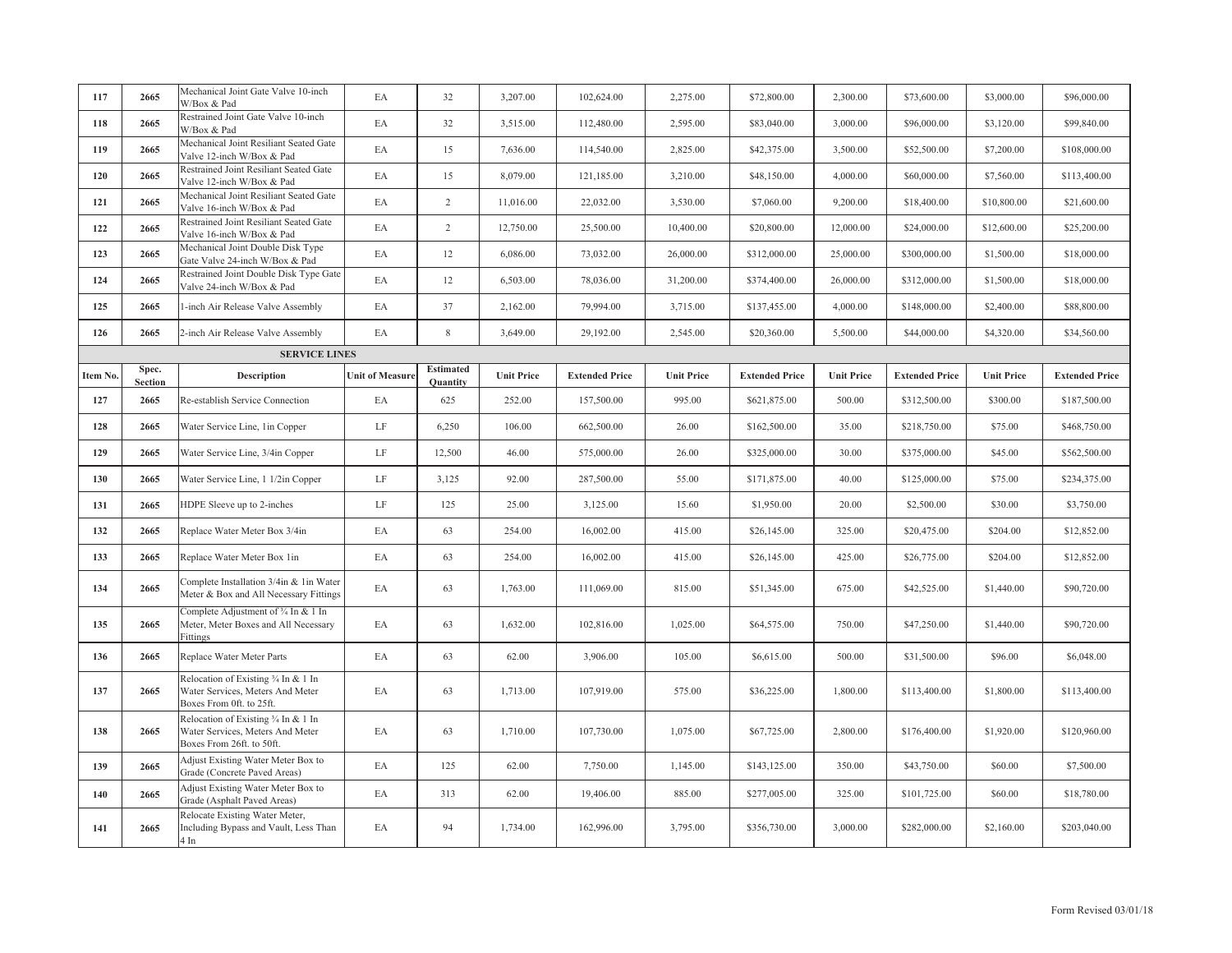| 142      | 2665                    | Relocate Existing Water Meter,<br>Including Bypass and Vault, 4 In and<br>arger | EA                     | 63                                  | 2,142.00          | 134,946.00            | 7,540.00          | \$475,020.00          | 5,000.00          | \$315,000.00          | \$3,000.00        | \$189,000.00          |
|----------|-------------------------|---------------------------------------------------------------------------------|------------------------|-------------------------------------|-------------------|-----------------------|-------------------|-----------------------|-------------------|-----------------------|-------------------|-----------------------|
| 143      | 2665                    | Pneumatic Bore Copper Pipe, up to 2in                                           | LF                     | 1,250                               | 57.00             | 71,250.00             | 56.80             | \$71,000.00           | 28.00             | \$35,000.00           | \$84.00           | \$105,000.00          |
|          |                         | <b>SEWERLINE</b>                                                                |                        |                                     |                   |                       |                   |                       |                   |                       |                   |                       |
|          |                         |                                                                                 |                        |                                     |                   |                       |                   |                       |                   |                       |                   |                       |
|          |                         | <b>DUCTILE IRON PIPELINE</b><br><b>GRAVITY SEWER</b>                            |                        |                                     |                   |                       |                   |                       |                   |                       |                   |                       |
| Item No. | Spec.<br><b>Section</b> | <b>Description</b>                                                              | <b>Unit of Measure</b> | <b>Estimated</b><br><b>Quantity</b> | <b>Unit Price</b> | <b>Extended Price</b> | <b>Unit Price</b> | <b>Extended Price</b> | <b>Unit Price</b> | <b>Extended Price</b> | <b>Unit Price</b> | <b>Extended Price</b> |
| 144      | 2537                    | 8in 350 psi DIP, Gravity Sewer, 1ft-8ft<br>Cover                                | $\rm LF$               | 2,513                               | 65.00             | 163,345.00            | 365.00            | \$917,245.00          | 135.00            | \$339,255.00          | \$96.00           | \$241,248.00          |
| 144A     | 2537                    | 8in 350 psi DIP, Gravity Sewer, 1ft-8ft<br>Cover w/ Protecto 401                | LF                     | 1,885                               | 97.00             | 182,845.00            | 390.00            | \$735,150.00          | 180.00            | \$339,300.00          | \$126.00          | \$237,510.00          |
| 145      | 2537                    | 8in 350 psi DIP, Gravity Sewer, >8ft -<br>16ft Cover                            | $\rm LF$               | 2,513                               | 89.00             | 223,657.00            | 400.00            | \$1,005,200.00        | 200.00            | \$502,600.00          | \$126.00          | \$316,638.00          |
| 145A     | 2537                    | 8in 350 psi DIP, Gravity Sewer, >8ft -<br>16ft Cover w/ Protecto 401            | LF                     | 1,885                               | 122.00            | 229,970.00            | 425.00            | \$801,125.00          | 210.00            | \$395,850.00          | \$150.00          | \$282,750.00          |
| 146      | 2537                    | 8in 350 psi DIP, Gravity Sewer, >16ft<br>Cover                                  | $\rm LF$               | 503                                 | 89.00             | 44,767.00             | 415.00            | \$208,745.00          | 250.00            | \$125,750.00          | \$180.00          | \$90,540.00           |
| 146A     | 2537                    | 8in 350 psi DIP, Gravity Sewer, >16ft<br>Cover w/ Protecto 401                  | $\rm LF$               | 377                                 | 122.00            | 45,994.00             | 445.00            | \$167,765.00          | 200.00            | \$75,400.00           | \$252.00          | \$95,004.00           |
| 147      | 2537                    | 10in 350 psi DIP, Gravity Sewer, 1ft-<br>8ft Cover                              | $\rm LF$               | 825                                 | 85.00             | 70,125.00             | 375.00            | \$309,375.00          | 215.00            | \$177,375.00          | \$120.00          | \$99,000.00           |
| 147A     | 2537                    | 10in 350 psi DIP, Gravity Sewer, 1ft-8ft<br>Cover w/ Protecto 401               | LF                     | 619                                 | 124.00            | 76,756.00             | 400.00            | \$247,600.00          | 225.00            | \$139,275.00          | \$180.00          | \$111,420.00          |
| 148      | 2537                    | 10in 350 psi DIP, Gravity Sewer, >8ft -<br>6ft Cover                            | $\rm LF$               | 825                                 | 97.00             | 80,025.00             | 405.00            | \$334,125.00          | 250.00            | \$206,250.00          | \$150.00          | \$123,750.00          |
| 148A     | 2537                    | 10in 350 psi DIP, Gravity Sewer, >8ft -<br>6ft Cover w/ Protecto 401            | LF                     | 619                                 | 136.00            | 84,184.00             | 430.00            | \$266,170.00          | 225.00            | \$139,275.00          | \$210.00          | \$129,990.00          |
| 149      | 2537                    | 10in 350 psi DIP, Gravity Sewer, >16ft<br>Cover                                 | $\rm LF$               | 165                                 | 158.00            | 26,070.00             | 425.00            | \$70,125.00           | 300.00            | \$49,500.00           | \$210.00          | \$34,650.00           |
| 149A     | 2537                    | 10in 350 psi DIP, Gravity Sewer, >16ft<br>Cover w/ Protecto 401                 | LF                     | 124                                 | 197.00            | 24,428.00             | 455.00            | \$56,420.00           | 225.00            | \$27,900.00           | \$252.00          | \$31,248.00           |
| 150      | 2537                    | 12in 350 psi DIP, Gravity Sewer, 1ft -<br>8ft Cover                             | LF                     | 1,172                               | 216.00            | 253,152.00            | 375.00            | \$439,500.00          | 240.00            | \$281,280.00          | \$198.00          | \$232,056.00          |
| 150A     | 2537                    | 12in 350 psi DIP, Gravity Sewer, 1ft -<br>8ft Cover w/ Protecto 401             | LF                     | 879                                 | 262.00            | 230,298.00            | 400.00            | \$351,600.00          | 300.00            | \$263,700.00          | \$252.00          | \$221,508.00          |
| 151      | 2537                    | 12in 350 psi DIP, Gravity Sewer, >8ft -<br>6ft Cover                            | LF                     | 1,172                               | 216.00            | 253,152.00            | 415.00            | \$486,380.00          | 325.00            | \$380,900.00          | \$234.00          | \$274,248.00          |
| 151A     | 2537                    | 12in 350 psi DIP, Gravity Sewer, >8ft -<br>6ft Cover w/ Protecto 401            | $\rm LF$               | 879                                 | 262.00            | 230,298.00            | 440.00            | \$386,760.00          | 300.00            | \$263,700.00          | \$282.00          | \$247,878.00          |
| 152      | 2537                    | 2in 350 psi DIP, Gravity Sewer, >16ft<br>Cover                                  | $\rm LF$               | 234                                 | 339.00            | 79,326.00             | 435.00            | \$101,790.00          | 385.00            | \$90,090.00           | \$300.00          | \$70,200.00           |
| 152A     | 2537                    | 12in 350 psi DIP, Gravity Sewer, >16ft<br>Cover w/ Protecto 401                 | LF                     | 176                                 | 384.00            | 67,584.00             | 460.00            | \$80,960.00           | 300.00            | \$52,800.00           | \$354.00          | \$62,304.00           |
|          |                         | POLY VINYL CHLORIDE (PVC) PIPELINE                                              |                        |                                     |                   |                       |                   |                       |                   |                       |                   |                       |
|          |                         | <b>GRAVITY SEWER</b>                                                            |                        |                                     |                   |                       |                   |                       |                   |                       |                   |                       |
| Item No. | Spec.<br><b>Section</b> | Description                                                                     | <b>Unit of Measure</b> | <b>Estimated</b><br>Quantity        | <b>Unit Price</b> | <b>Extended Price</b> | <b>Unit Price</b> | <b>Extended Price</b> | <b>Unit Price</b> | <b>Extended Price</b> | <b>Unit Price</b> | <b>Extended Price</b> |
| 153      | 2622                    | 8in PVC, Gravity Sewer, 1ft-8ft depth                                           | $\rm LF$               | 2,513                               | 67.00             | 168,371.00            | 355.00            | \$892,115.00          | 125.00            | \$314,125.00          | \$78.00           | \$196,014.00          |
| 154      | 2622                    | 8in PVC, Gravity Sewer, >8ft - 15ft<br>Cover                                    | LF                     | 2,513                               | 79.00             | 198,527.00            | 395.00            | \$992,635.00          | 140.00            | \$351,820.00          | \$90.00           | \$226,170.00          |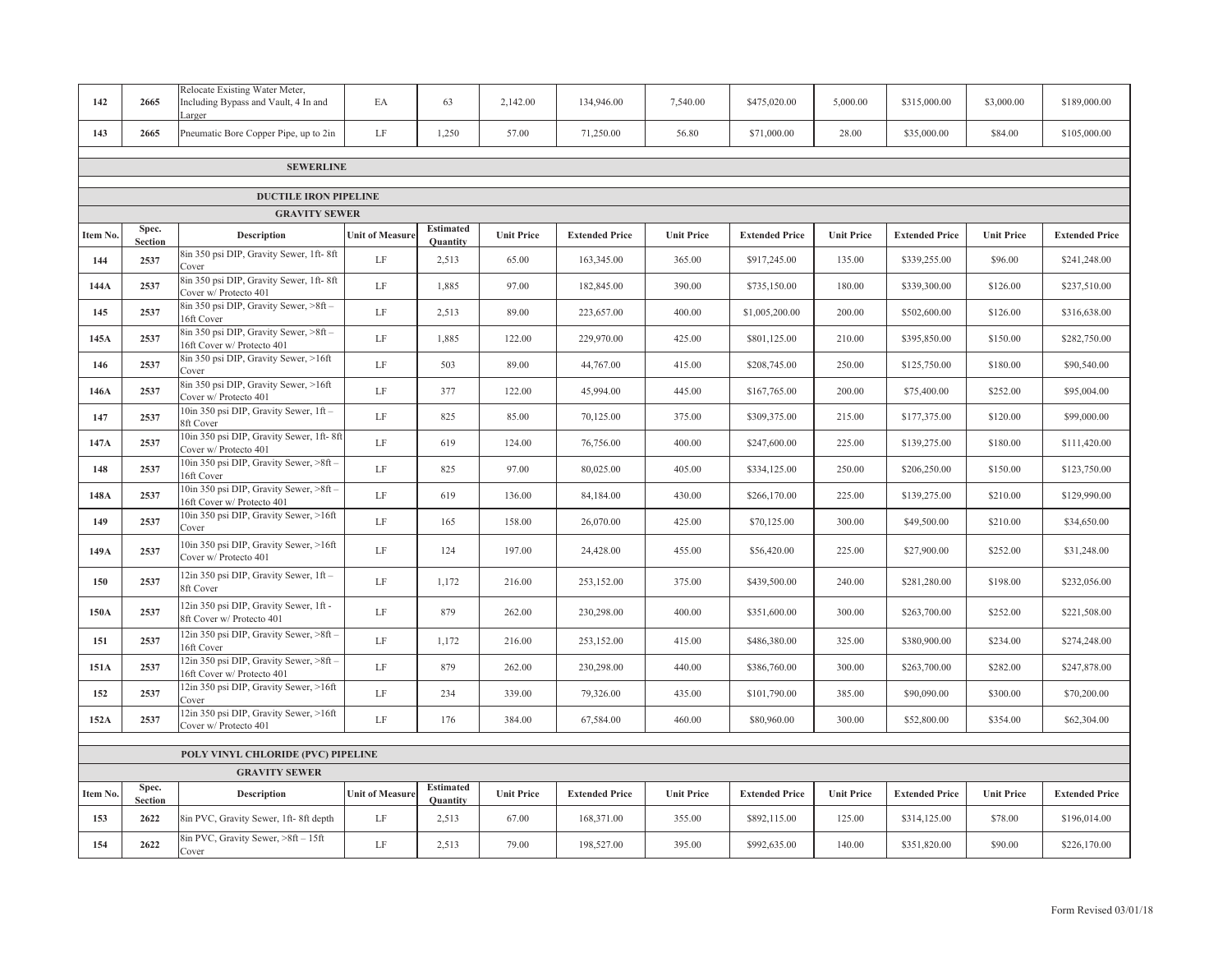| 155 | 2622 | 10in PVC, Gravity Sewer, 1ft - 8ft<br>Cover      | ĹF | 825   | 107.00 | 88,275.00  | 365.00 | \$301,125.00 | 120.00 | \$99,000.00  | \$102.00 | \$84,150.00  |
|-----|------|--------------------------------------------------|----|-------|--------|------------|--------|--------------|--------|--------------|----------|--------------|
| 156 | 2622 | 10in PVC, Gravity Sewer, $>8ft - 15ft$<br>Cover  | ĹF | 825   | 180.00 | 148,500.00 | 395.00 | \$325,875.00 | 175.00 | \$144,375.00 | \$168.00 | \$138,600.00 |
| 157 | 2622 | $12$ in PVC, Gravity Sewer, $1ft - 8ft$<br>Cover | ĹF | 1.172 | 184.00 | 215,648.00 | 365.00 | \$427,780.00 | 200.00 | \$234,400.00 | \$168.00 | \$196,896.00 |
| 158 | 2622 | 12in PVC, Gravity Sewer, >8ft - 15ft<br>Cover    | ĹF | 1.172 | 220.00 | 257,840.00 | 400.00 | \$468,800.00 | 235.00 | \$275,420.00 | \$204.00 | \$239,088.00 |

|          |                         | <b>EXTERNAL POINT REPAIRS</b>                                                                            |                        |                                     |                   |                       |                   |                       |                   |                       |                   |                       |
|----------|-------------------------|----------------------------------------------------------------------------------------------------------|------------------------|-------------------------------------|-------------------|-----------------------|-------------------|-----------------------|-------------------|-----------------------|-------------------|-----------------------|
| Item No. | Spec.<br>Section        | <b>Description</b>                                                                                       | <b>Unit of Measure</b> | <b>Estimated</b><br><b>Ouantity</b> | <b>Unit Price</b> | <b>Extended Price</b> | <b>Unit Price</b> | <b>Extended Price</b> | <b>Unit Price</b> | <b>Extended Price</b> | <b>Unit Price</b> | <b>Extended Price</b> |
| 159      | 2535                    | Sewer, External Point Repair, 4" up to<br>and including 12" PVC, 1ft-8ft Cover                           | EA                     | 5                                   | 13,158.00         | 65,790.00             | 13,095.00         | \$65,475.00           | 11,000.00         | \$55,000.00           | \$12,120.00       | \$60,600.00           |
| 160      | 2535                    | Sewer, External Point Repair, 4" up to<br>and including 12" PVC, 1ft-8ft Cover,<br><b>Additional LF</b>  | $\rm LF$               | 250                                 | 25.00             | 6,250.00              | 155.00            | \$38,750.00           | 140.00            | \$35,000.00           | \$48.00           | \$12,000.00           |
| 161      | 2535                    | Sewer, External Point Repair, 4" up to<br>and including $12"$ PVC, $>8ft - 15ft$<br>Cover                | EA                     | 5                                   | 19,278.00         | 96,390.00             | 18,825.00         | \$94,125.00           | 12,000.00         | \$60,000.00           | \$17,160.00       | \$85,800.00           |
| 162      | 2535                    | Sewer, External Point Repair, 4" up to<br>and including $12"$ PVC, $>8ft - 15ft$<br>Cover, Additional LF | LF                     | 250                                 | 25.00             | 6,250.00              | 275.00            | \$68,750.00           | 150.00            | \$37,500.00           | \$66.00           | \$16,500.00           |
| 163      | 2535                    | Sewer, External Point Repair, 4" up to<br>and including 12" DIP, 1ft-8ft Cover                           | EA                     | 5                                   | 13,260.00         | 66,300.00             | 13,610.00         | \$68,050.00           | 15,000.00         | \$75,000.00           | \$15,120.00       | \$75,600.00           |
| 164      | 2535                    | Sewer, External Point Repair, 4" up to<br>and including 12" DIP, 1ft-8ft Cover,<br><b>Additional LF</b>  | LF                     | 250                                 | 29.00             | 7,250.00              | 285.00            | \$71,250.00           | 190.00            | \$47,500.00           | \$96.00           | \$24,000.00           |
| 165      | 2535                    | Sewer, External Point Repair, 4" up to<br>and including $12"$ DIP, $>8ft - 16ft$<br>Cover                | EA                     | 5                                   | 16,932.00         | 84,660.00             | 19,345.00         | \$96,725.00           | 21,000.00         | \$105,000.00          | \$19,200.00       | \$96,000.00           |
| 166      | 2535                    | Sewer, External Point Repair, 4" up to<br>and including $12"$ DIP, $>8ft - 16ft$<br>Cover, Additional LF | LF                     | 250                                 | 29.00             | 7,250.00              | 360.00            | \$90,000.00           | 375.00            | \$93,750.00           | \$222.00          | \$55,500.00           |
| 167      | 2535                    | Sewer, External Point Repair, 4" up to<br>and including 12" DIP, >16ft Cover                             | EA                     | 5                                   | 19,380.00         | 96,900.00             | 38,310.00         | \$191,550.00          | 25,000.00         | \$125,000.00          | \$20,160.00       | \$100,800.00          |
| 168      | 2535                    | Sewer, External Point Repair, 4" up to<br>and including 12" DIP, >16ft Cover,<br>Additional LF           | LF                     | 250                                 | 29.00             | 7,250.00              | 480.00            | \$120,000.00          | 425.00            | \$106,250.00          | \$198.00          | \$49,500.00           |
|          |                         | <b>SERVICE LATERAL</b>                                                                                   |                        |                                     |                   |                       |                   |                       |                   |                       |                   |                       |
| Item No. | Spec.<br><b>Section</b> | <b>Description</b>                                                                                       | <b>Unit of Measure</b> | <b>Estimated</b><br><b>Ouantity</b> | <b>Unit Price</b> | <b>Extended Price</b> | <b>Unit Price</b> | <b>Extended Price</b> | <b>Unit Price</b> | <b>Extended Price</b> | <b>Unit Price</b> | <b>Extended Price</b> |
| 169      | 2530                    | Reconnection, 4"-6" Diameter, up to 5<br>LF, Any Depth                                                   | $\rm LF$               | 316                                 | 286.00            | 90,376.00             | 80.00             | \$25,280.00           | 125.00            | \$39,500.00           | \$1,800.00        | \$568,800.00          |
| 170      | 2530                    | New / Replacement, 4"-6" Diameter, to<br>the ROW including cleanout Any Depth,<br>DIP                    | LF                     | 4,932                               | 82.00             | 404,424.00            | 90.00             | \$443,880.00          | 55.00             | \$271,260.00          | \$60.00           | \$295,920.00          |
| 171      | 2530                    | New / Replacement, 4"-6" Diameter, to<br>the ROW including cleanout Any Depth,<br><b>PVC</b>             | LF                     | 492                                 | 12.00             | 5,904.00              | 67.60             | \$33,259.20           | 52.00             | \$25,584.00           | \$60.00           | \$29,520.00           |
| 172      | 2530                    | Cap or Plug Existing Service Lateral,<br>Any Depth                                                       | EA                     | 25                                  | 612.00            | 15,300.00             | 105.00            | \$2,625.00            | 550.00            | \$13,750.00           | \$504.00          | \$12,600.00           |
| 173      | 2530                    | Sewer Cleanout at Edge of ROW or<br>Edge of Easement                                                     | EA                     | 31                                  | 1,224.00          | 37,944.00             | 260.00            | \$8,060.00            | 800.00            | \$24,800.00           | \$1,320.00        | \$40,920.00           |
| 174      | 2956                    | Protruding Lateral Removal and<br>Disposal in Pipe                                                       | EA                     | 31                                  | 735.00            | 22,785.00             | 105.00            | \$3,255.00            | 750.00            | \$23,250.00           | \$960.00          | \$29,760.00           |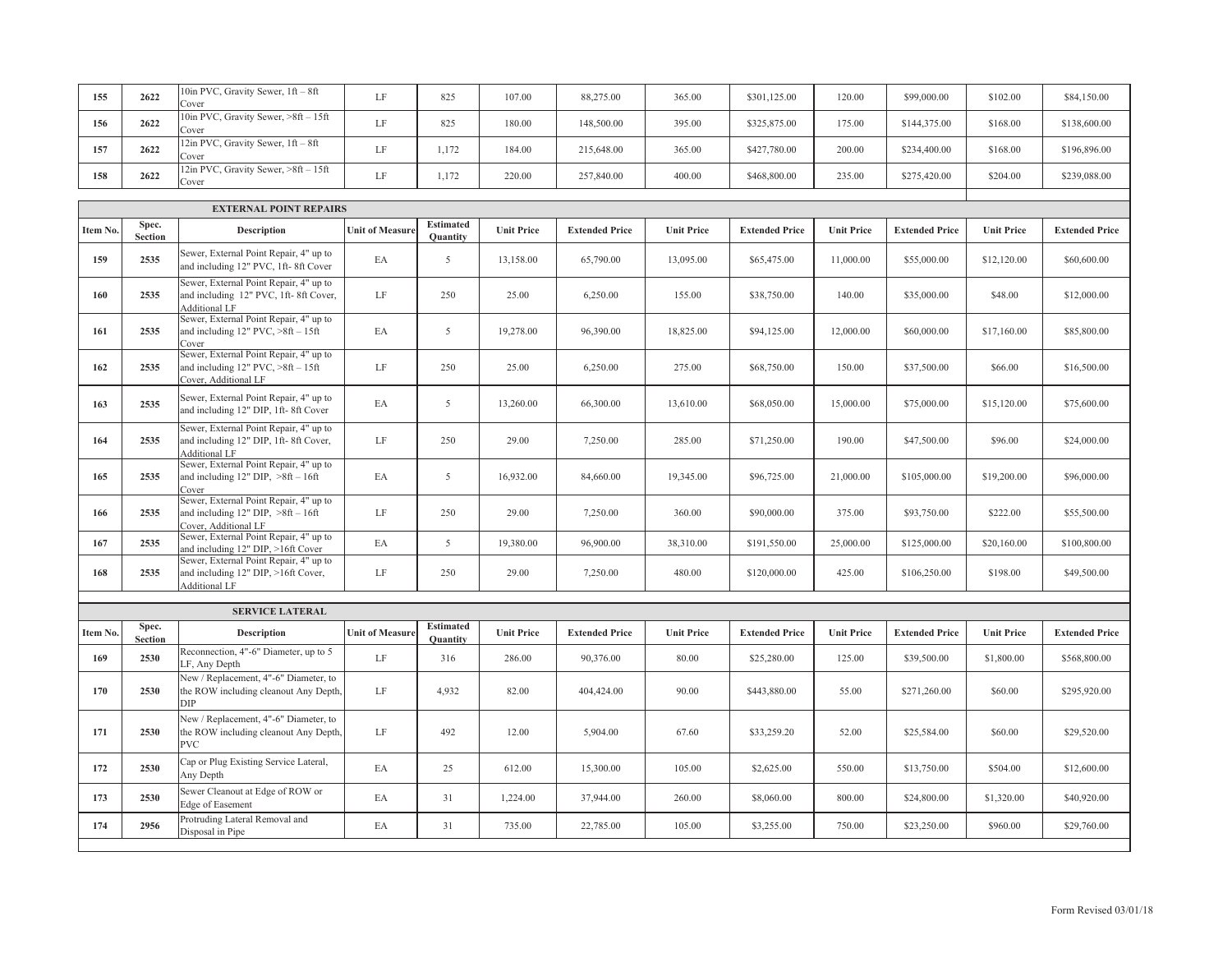|                |                         | <b>BYPASS PUMPING</b>                                                                          |                        |                                     |                   |                       |                   |                       |                   |                       |                   |                       |
|----------------|-------------------------|------------------------------------------------------------------------------------------------|------------------------|-------------------------------------|-------------------|-----------------------|-------------------|-----------------------|-------------------|-----------------------|-------------------|-----------------------|
| <b>Item No</b> | Spec.<br><b>Section</b> | <b>Description</b>                                                                             | <b>Unit of Measure</b> | <b>Estimated</b><br><b>Ouantity</b> | <b>Unit Price</b> | <b>Extended Price</b> | <b>Unit Price</b> | <b>Extended Price</b> | <b>Unit Price</b> | <b>Extended Price</b> | <b>Unit Price</b> | <b>Extended Price</b> |
| 175            | 1520                    | Bypass Pump Traffic Ramp                                                                       | LF                     | 188                                 | 85.00             | 15,980.00             | 57.20             | \$10,753.60           | 44.00             | \$8,272.00            | \$120.00          | \$22,560.00           |
| 176            | 1520                    | Bypass Pumping on 8" and Smaller<br>Diameter Pipe with Flow Above 50<br>Percent pipe volume    | LF                     | 13,191                              | 31.00             | 408,921.00            | 15.95             | \$210,396.45          | 25.00             | \$329,775.00          | \$30.00           | \$395,730.00          |
| 177            | 1520                    | Bypass Pumping on 10" and 12"<br>Diameter Pipe with Flow Above 50<br>Percent pipe volume       | LF                     | 10,484                              | 31.00             | 325,004.00            | 29.55             | \$309,802.20          | 30.00             | \$314,520.00          | \$42.00           | \$440,328.00          |
| 178            | 1520                    | Bypass Pumping on greater than 14" up<br>to and including 18" Diameter Pipe with<br>Flow       | LF                     | 5,000                               | 73.00             | 365,000.00            | 35.05             | \$175,250.00          | 35.00             | \$175,000.00          | \$60.00           | \$300,000.00          |
| 179            | 1520                    | Bypass Pumping on greater than 18" up<br>to and including 24" Diameter Pipe with<br>Flow       | LF                     | 3,000                               | 85.00             | 255,000.00            | 46.75             | \$140,250.00          | 40.00             | \$120,000.00          | \$90.00           | \$270,000.00          |
|                |                         | POLYETHYLENE WRAP                                                                              |                        |                                     |                   |                       |                   |                       |                   |                       |                   |                       |
| Item No.       | Spec.<br><b>Section</b> | <b>Description</b>                                                                             | <b>Unit of Measure</b> | <b>Estimated</b><br><b>Ouantity</b> | <b>Unit Price</b> | <b>Extended Price</b> | <b>Unit Price</b> | <b>Extended Price</b> | <b>Unit Price</b> | <b>Extended Price</b> | <b>Unit Price</b> | <b>Extended Price</b> |
| 180            | 2665                    | Polyethylene Wrap                                                                              | LF                     | 27,970                              | 3.00              | 83,910.00             | 5.20              | \$145,444.00          | 5.00              | \$139,850.00          | \$6.00            | \$167,820.00          |
|                |                         | <b>CURED IN PLACE PIPE &amp; INTERNAL POINT REPAIRS</b>                                        |                        |                                     |                   |                       |                   |                       |                   |                       |                   |                       |
| Item No.       | Spec.<br>Section        |                                                                                                | <b>Unit of Measure</b> | <b>Estimated</b><br>Quantity        | <b>Unit Price</b> | <b>Extended Price</b> | <b>Unit Price</b> | <b>Extended Price</b> | <b>Unit Price</b> | <b>Extended Price</b> | <b>Unit Price</b> | <b>Extended Price</b> |
| 181            | 02500/2501              | Cured-In-Place Pipe, 8" Diameter,<br>minimum thickness                                         | LF                     | 16,500                              | 67.00             | 1,105,500.00          | 80.60             | \$1,329,900.00        | 60.00             | \$990,000.00          | \$79.20           | \$1,306,800.00        |
| 182            | 2500                    | CIPP 8", Additional 1 mm thickness                                                             | LF                     | 50                                  | 7.00              | 350.00                | 9.10              | \$455.00              | 3.00              | \$150.00              | \$6.00            | \$300.00              |
| 183            | 02500/2501              | Cured-In-Place Pipe, 10" Diameter,<br>minimum thickness                                        | LF                     | 1,000                               | 68.00             | 68,000.00             | 97.50             | \$97,500.00           | 69.00             | \$69,000.00           | \$90.00           | \$90,000.00           |
| 184            | 2500                    | CIPP 10", Additional 1 mm thickness                                                            | LF                     | 500                                 | 7.00              | 3,500.00              | 11.70             | \$5,850.00            | 3.00              | \$1,500.00            | \$6.00            | \$3,000.00            |
| 185            | 02500/2501              | Cured-In-Place Pipe, 12" Diameter,<br>minimum thickness                                        | LF                     | 800                                 | 74.00             | 59,200.00             | 123.50            | \$98,800.00           | 80.00             | \$64,000.00           | \$102.00          | \$81,600.00           |
| 186            | 2500                    | CIPP 12", Additional 1 mm thickness                                                            | LF                     | 50                                  | 10.00             | 500.00                | 13.00             | \$650.00              | 6.00              | \$300.00              | \$12.00           | \$600.00              |
| 187            | 1520                    | Cured-In-Place Pipe, 15" Diameter,<br>minimum thickness                                        | LF                     | 500                                 | 98.00             | 49,000.00             | 149.50            | \$74,750.00           | 88.00             | \$44,000.00           | \$120.00          | \$60,000.00           |
| 188            | 02500/2501              | CIPP 15" dia, Additional 1mm<br>thickness                                                      | LF                     | 50                                  | 16.00             | 800.00                | 16.90             | \$845.00              | 6.00              | \$300.00              | \$18.00           | \$900.00              |
| 189            | 02500/2501              | Cured-In-Place Pipe, 18"<br>Diameter, minimum thickness                                        | LF                     | 400                                 | 117.00            | 46,800.00             | 178.10            | \$71,240.00           | 145.00            | \$58,000.00           | \$144.00          | \$57,600.00           |
| 190            | 02500/2501              | CIPP 18" dia, Additional 1mm thickness                                                         | LF                     | 50                                  | 20.00             | 1,000.00              | 19.50             | \$975.00              | 8.00              | \$400.00              | \$18.00           | \$900.00              |
| 191            | 02500/2501              | Cured-In-Place Pipe, 20" Diameter,<br>minimum thickness                                        | LF                     | 400                                 | 98.00             | 39,200.00             | 197.60            | \$79,040.00           | 148.00            | \$59,200.00           | \$144.00          | \$57,600.00           |
| 192            | 02500/2501              | CIPP 20" dia, Additional 1mm thickness                                                         | LF                     | 50                                  | 7.00              | 350.00                | 23.40             | \$1,170.00            | 8.00              | \$400.00              | \$18.00           | \$900.00              |
| 193            | 02500/2501              | Cured-In-Place Pipe, 24" Diameter,<br>minimum thickness                                        | LF                     | 400                                 | 215.00            | 86,000.00             | 235.00            | \$94,000.00           | 180.00            | \$72,000.00           | \$240.00          | \$96,000.00           |
| 194            | 02500/2501              | CIPP 24" dia, Additional 1mm<br>thickness                                                      | LF                     | 50                                  | 31.00             | 1,550.00              | 28.60             | \$1,430.00            | 8.00              | \$400.00              | \$18.00           | \$900.00              |
| 195            | 02500/2501              | Internal Pipe Point Repair with<br>CIPP, 6" to and Including 8" Diameter,<br>minimum thickness | EA                     | 10                                  | 3,672.00          | 36,720.00             | 7,475.00          | \$74,750.00           | 6,200.00          | \$62,000.00           | \$5,040.00        | \$50,400.00           |
| 196            | 02500/2501              | 6" -8" Pt Repair CIPP<br>additional 1 mm                                                       | LF                     | $10\,$                              | 7.00              | 70.00                 | 32.50             | \$325.00              | 5.00              | \$50.00               | \$14.40           | \$144.00              |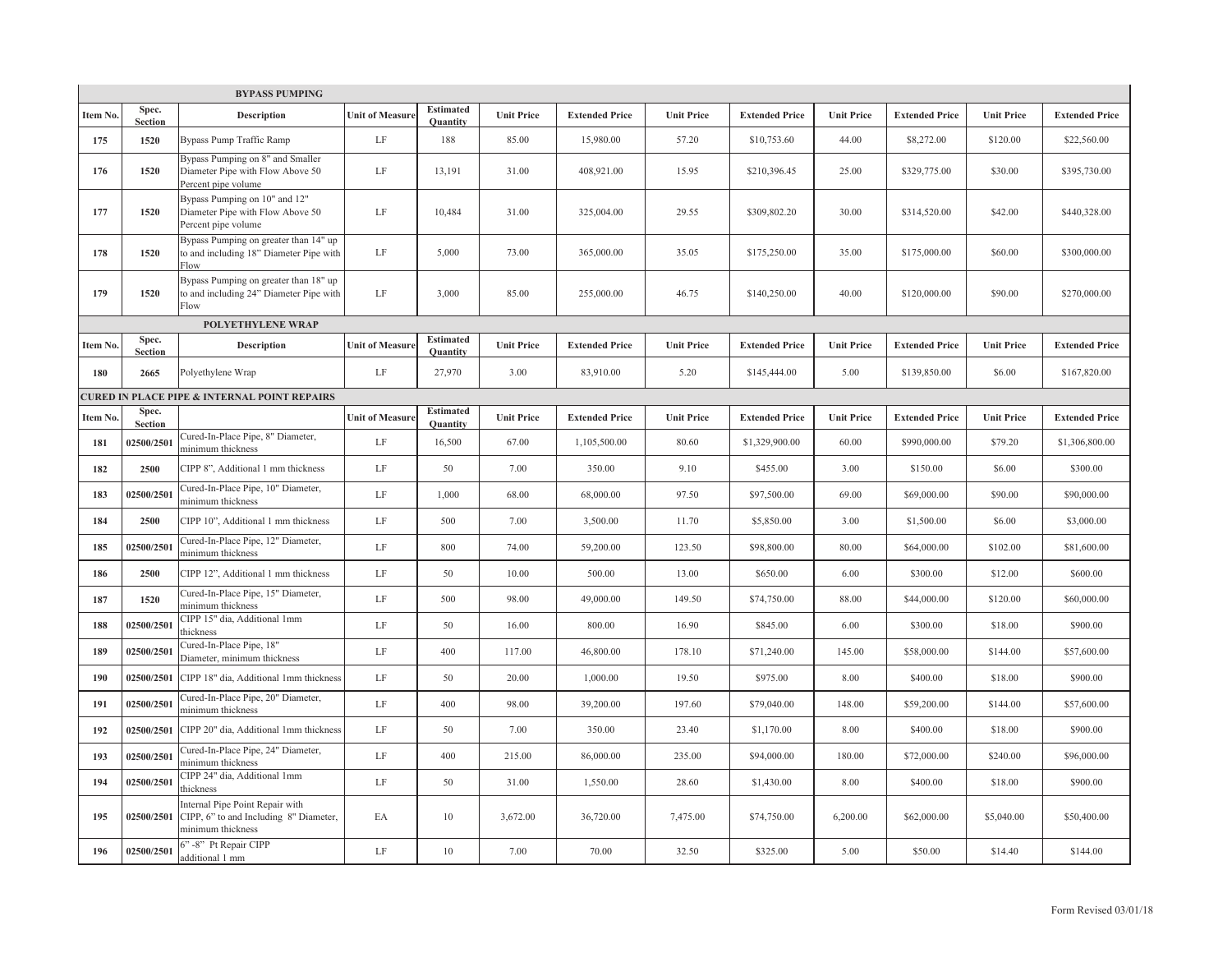| 197              | 02500/2501                                                                                                                                                                                                                                                                                                                                                                                                                                                                                                                                                                                                                                                                                                                                                                                                        | Internal Pipe Point Repair with CIPP,<br>10" Diameter, minimum<br>thickness      | EA                     | 5                                   | 4,040.00                            | 20,200.00             | 8,125.00          | \$40,625.00           | 6,500.00          | \$32,500.00           | \$5,040.00        | \$25,200.00           |  |
|------------------|-------------------------------------------------------------------------------------------------------------------------------------------------------------------------------------------------------------------------------------------------------------------------------------------------------------------------------------------------------------------------------------------------------------------------------------------------------------------------------------------------------------------------------------------------------------------------------------------------------------------------------------------------------------------------------------------------------------------------------------------------------------------------------------------------------------------|----------------------------------------------------------------------------------|------------------------|-------------------------------------|-------------------------------------|-----------------------|-------------------|-----------------------|-------------------|-----------------------|-------------------|-----------------------|--|
| 198              | 02500/2501                                                                                                                                                                                                                                                                                                                                                                                                                                                                                                                                                                                                                                                                                                                                                                                                        | 10" Pt Repair w/ CIPP additional 1mm<br>thickness                                | LF                     | 10                                  | 7.00                                | 70.00                 | 45.50             | \$455.00              | 5.00              | \$50.00               | \$12.00           | \$120.00              |  |
| 199              | 02500/2501                                                                                                                                                                                                                                                                                                                                                                                                                                                                                                                                                                                                                                                                                                                                                                                                        | Internal Pipe Point Repair with CIPP,<br>12" Diameter, minimum thickness         | EA                     | 5                                   | 4,407.00                            | 22,035.00             | 10,400.00         | \$52,000.00           | 8,000.00          | \$40,000.00           | \$6,000.00        | \$30,000.00           |  |
| 200              | 02500/2501                                                                                                                                                                                                                                                                                                                                                                                                                                                                                                                                                                                                                                                                                                                                                                                                        | 12" Pt Repair w/ CIPP additional 1mm<br>thickness                                | LF                     | 10                                  | 7.00                                | 70.00                 | 65.00             | \$650.00              | 5.00              | \$50.00               | \$18.00           | \$180.00              |  |
| 201              | 02500/2501                                                                                                                                                                                                                                                                                                                                                                                                                                                                                                                                                                                                                                                                                                                                                                                                        | Internal Pipe Point Repair with CIPP,<br>15" Diameter, minimum<br>thickness      | EA                     | 5                                   | 5,141.00                            | 25,705.00             | 13,000.00         | \$65,000.00           | 9,000.00          | \$45,000.00           | \$7,080.00        | \$35,400.00           |  |
| 202              | 2500                                                                                                                                                                                                                                                                                                                                                                                                                                                                                                                                                                                                                                                                                                                                                                                                              | 15" Pt Repair w/ CIPP additional 1mm<br>thickness                                | LF                     | 10                                  | 7.00                                | 70.00                 | 84.50             | \$845.00              | 4.00              | \$40.00               | \$30.00           | \$300.00              |  |
| 203              | 02500/2501                                                                                                                                                                                                                                                                                                                                                                                                                                                                                                                                                                                                                                                                                                                                                                                                        | Internal Pipe Point Repair with CIPP,<br>18" Diameter, minimum<br>thickness      | EA                     | 5                                   | 5,876.00                            | 29,380.00             | 19,500.00         | \$97,500.00           | 10,000.00         | \$50,000.00           | \$9,000.00        | \$45,000.00           |  |
| 204              | 02500/2501                                                                                                                                                                                                                                                                                                                                                                                                                                                                                                                                                                                                                                                                                                                                                                                                        | 18" Pt Repair w/ CIPP additional 1mm<br>thickness                                | LF                     | 5                                   | 7.00                                | 35.00                 | 162.50            | \$812.50              | 5.00              | \$25.00               | \$42.00           | \$210.00              |  |
| 205              | 02500/2501                                                                                                                                                                                                                                                                                                                                                                                                                                                                                                                                                                                                                                                                                                                                                                                                        | Internal Pipe Point Repair with CIPP,<br>20" - 24" Diameter, minimum thickness   | EA                     | $\mathfrak{S}$                      | 7,344.00                            | 36,720.00             | 22,750.00         | \$113,750.00          | 12,000.00         | \$60,000.00           | \$10,080.00       | \$50,400.00           |  |
| 206              | 02500/2501                                                                                                                                                                                                                                                                                                                                                                                                                                                                                                                                                                                                                                                                                                                                                                                                        | 20" -24" Pt Repair w/ CIPP additional<br>1mm thickness                           | LF                     | 5                                   | 7.00                                | 35.00                 | 325.00            | \$1,625.00            | 5.00              | \$25.00               | \$72.00           | \$360.00              |  |
|                  |                                                                                                                                                                                                                                                                                                                                                                                                                                                                                                                                                                                                                                                                                                                                                                                                                   |                                                                                  |                        |                                     |                                     |                       |                   |                       |                   |                       |                   |                       |  |
|                  |                                                                                                                                                                                                                                                                                                                                                                                                                                                                                                                                                                                                                                                                                                                                                                                                                   | SANITARY SEWER SERVICE LATERAL                                                   |                        |                                     |                                     |                       |                   |                       |                   |                       |                   |                       |  |
| Item No.         | Spec.<br><b>Section</b>                                                                                                                                                                                                                                                                                                                                                                                                                                                                                                                                                                                                                                                                                                                                                                                           | Description                                                                      | <b>Unit of Measure</b> | <b>Estimated</b><br><b>Quantity</b> | <b>Unit Price</b>                   | <b>Extended Price</b> | <b>Unit Price</b> | <b>Extended Price</b> | <b>Unit Price</b> | <b>Extended Price</b> | <b>Unit Price</b> | <b>Extended Price</b> |  |
| 207              | 02500/2501                                                                                                                                                                                                                                                                                                                                                                                                                                                                                                                                                                                                                                                                                                                                                                                                        | Robotic Reconnection of Existing<br>Services Laterals                            | EA                     | 500                                 | 306.00                              | 153,000.00            | 610.00            | \$305,000.00          | 300.00            | \$150,000.00          | \$330.00          | \$165,000.00          |  |
| 208              | 02500/2501                                                                                                                                                                                                                                                                                                                                                                                                                                                                                                                                                                                                                                                                                                                                                                                                        | Robotic Reconnection of Existing<br>Services Laterals -<br>watertight            | EA                     | 200                                 | 3,000.00                            | 600,000.00            | 2,940.00          | \$588,000.00          | 4,000.00          | \$800,000.00          | \$3,840.00        | \$768,000.00          |  |
|                  | <b>TOTAL: B-1 SECTION 2</b>                                                                                                                                                                                                                                                                                                                                                                                                                                                                                                                                                                                                                                                                                                                                                                                       |                                                                                  |                        |                                     |                                     | \$39,042,442.00       |                   | \$50,080,785.05       |                   | \$38,810,421.00       |                   | \$42,183,006.60       |  |
|                  |                                                                                                                                                                                                                                                                                                                                                                                                                                                                                                                                                                                                                                                                                                                                                                                                                   |                                                                                  |                        |                                     |                                     |                       |                   |                       |                   |                       |                   |                       |  |
|                  |                                                                                                                                                                                                                                                                                                                                                                                                                                                                                                                                                                                                                                                                                                                                                                                                                   | TOTAL ON-CALL BID: (Total: B-1 Section 1 + Total: B-1 Section 2)                 |                        |                                     |                                     | \$57,693,866.00       |                   | \$80,208,452.00       |                   | \$56,544,411.00       |                   | \$62,964,979.00       |  |
|                  | <b>Number of Bids Receivd: 6</b>                                                                                                                                                                                                                                                                                                                                                                                                                                                                                                                                                                                                                                                                                                                                                                                  |                                                                                  |                        |                                     |                                     |                       |                   |                       |                   |                       |                   |                       |  |
|                  |                                                                                                                                                                                                                                                                                                                                                                                                                                                                                                                                                                                                                                                                                                                                                                                                                   | <b>LSBE Participation Benchmark /GFE (Yes/No)</b>                                |                        |                                     | Yes                                 |                       |                   | Yes                   |                   | Yes                   |                   | Yes                   |  |
|                  |                                                                                                                                                                                                                                                                                                                                                                                                                                                                                                                                                                                                                                                                                                                                                                                                                   | Attendance at the Mandatory LSBE Meeting (Yes/No)                                |                        |                                     | Yes                                 |                       |                   | Yes                   |                   | Yes                   |                   | Yes                   |  |
|                  |                                                                                                                                                                                                                                                                                                                                                                                                                                                                                                                                                                                                                                                                                                                                                                                                                   | <b>Separate Sealed Price Schedule (Yes/No)</b>                                   |                        |                                     | Yes                                 |                       |                   | Yes                   |                   | Yes                   |                   | Yes                   |  |
|                  |                                                                                                                                                                                                                                                                                                                                                                                                                                                                                                                                                                                                                                                                                                                                                                                                                   | Vendor Included Cost In Other Areas Outside of Separate Sealed Envelope (Yes/No) |                        |                                     | No                                  |                       |                   | $\rm No$              |                   | $\rm No$              |                   | No                    |  |
| * Non-Responsive |                                                                                                                                                                                                                                                                                                                                                                                                                                                                                                                                                                                                                                                                                                                                                                                                                   |                                                                                  |                        |                                     | <b>NOTES - DETAIL JUSTIFICATION</b> |                       |                   |                       |                   |                       |                   |                       |  |
| Witness:         | Granite Inliner - Failure to provide a copy of their Georgia Utility Manager's Certificate<br>Southeast Pipe Survey & Cajenn Construction JV - Failure to provide a copy of their Georgia Utility Manager's Certificate<br>Digitally signed by Willie<br>Willie Moon Moon<br>Procurement Agent:<br>$-05'00'$<br>Digitally signed by Jabari<br>${\bf Jabari}\ {\bf Jackson} \begin{bmatrix} \frac{1}{\sqrt{3}} & \frac{1}{\sqrt{3}} \\ \frac{1}{\sqrt{3}} & \frac{1}{\sqrt{3}} \\ \frac{1}{\sqrt{3}} & \frac{1}{\sqrt{3}} \end{bmatrix} \begin{bmatrix} \frac{1}{\sqrt{3}} & \frac{1}{\sqrt{3}} \\ \frac{1}{\sqrt{3}} & \frac{1}{\sqrt{3}} \\ \frac{1}{\sqrt{3}} & \frac{1}{\sqrt{3}} \end{bmatrix} \begin{bmatrix} \frac{1}{\sqrt{3}} & \frac{1}{\sqrt{3}} \\ \frac{1}{\sqrt{3}} & \frac{1}{\sqrt{3}} \\ \frac{1$ |                                                                                  |                        |                                     |                                     |                       |                   |                       |                   |                       |                   |                       |  |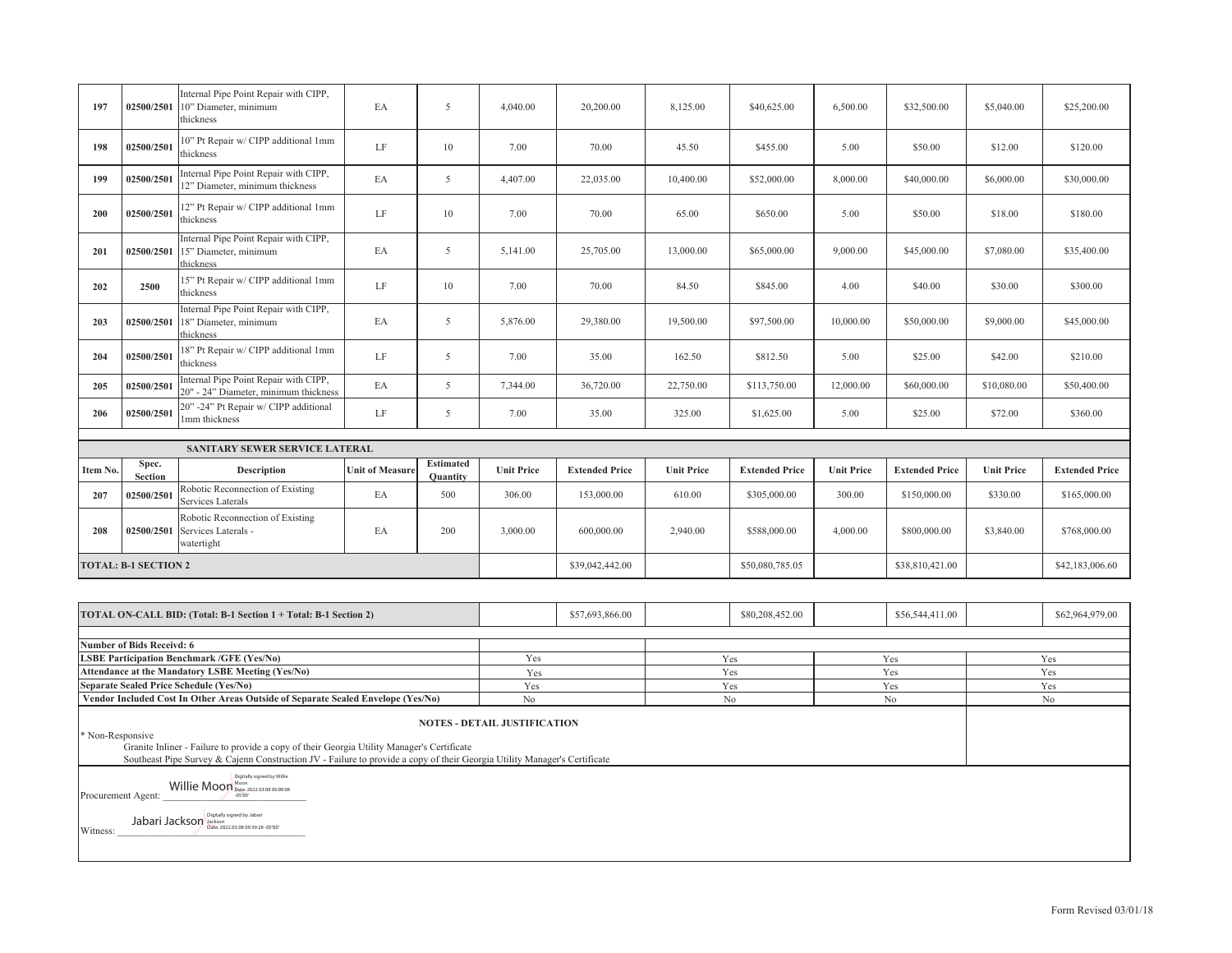

## **DEPARTMENT OF PURCHASING AND CONTRACTING**

**ITB Number: 21-101431**<br>**ITB Name: On-Call Water and Sewer (Multiyear Contract with 2 Options to Renew) Bid Opening: December 2009 December 10, 2009 December 10, 2009 December 10, 2009 December 10, 2009 Decembe Price Schedule Opening:** January 6, 2022 @3:00 P.M. **Agent:** Willie Moon

|                         |                                                                                                                                                                                        |              |             |                   | <b>GS CONSTRUCTION</b> | <b>Ruby-Collins</b> |                       |                   | <b>RGI</b>            |                   | SD&C                  |
|-------------------------|----------------------------------------------------------------------------------------------------------------------------------------------------------------------------------------|--------------|-------------|-------------------|------------------------|---------------------|-----------------------|-------------------|-----------------------|-------------------|-----------------------|
|                         | ATTACHMENT B-2 EMERGENCY REPAIR SERVICES SECTION 1 - LABOR                                                                                                                             |              |             |                   |                        |                     |                       |                   |                       |                   |                       |
| Line No.                | Description                                                                                                                                                                            | Unit         | Approx. QTY | <b>Unit Price</b> | <b>Extended Price</b>  | <b>Unit Price</b>   | <b>Extended Price</b> | <b>Unit Price</b> | <b>Extended Price</b> | <b>Unit Price</b> | <b>Extended Price</b> |
| $\mathbf{1}$            | Mobilization per each Emergency / Work Order                                                                                                                                           | EA           | $48\,$      | \$25,000.00       | \$1,200,000            | 25,000              | \$1,200,000           | 25,000            | \$1,200,000           | \$0.00            | \$0.00                |
| $\overline{2}$          | Demobilization/Closeout per each Emergency<br>/ Work Order                                                                                                                             | EA           | 48          | \$5,000.00        | \$240,000              | 5,000               | \$240,000             | 5,000             | \$240,000             | \$0.00            | \$0.00                |
|                         | <b>LABOR RATES</b>                                                                                                                                                                     |              |             |                   |                        |                     |                       |                   |                       |                   |                       |
| $\overline{\mathbf{3}}$ | Superintendent - Regular                                                                                                                                                               | HR           | 461         | \$168.00          | \$77,448               | 163.55              | \$75,397              | 150.00            | \$69,150              | \$0.00            | \$0.00                |
| $\overline{4}$          | Superintendent - Overtime                                                                                                                                                              | <b>HR</b>    | 1,152       | \$350.00          | \$403,200              | 245.35              | \$282,643             | 300.00            | \$345,600             | \$0.00            | \$0.00                |
| $\sqrt{5}$              | Superintendent - Premium Overtime                                                                                                                                                      | $\rm{HR}$    | 691         | \$350.00          | \$241,850              | 327.10              | \$226,026             | 350.00            | \$241,850             | \$0.00            | \$0.00                |
| 6                       | Foreman - Regular                                                                                                                                                                      | HR           | 461         | \$144.00          | \$66,384               | 121.90              | \$56,196              | 135.00            | \$62,235              | \$0.00            | \$0.00                |
| $\overline{7}$          | Foreman - Overtime                                                                                                                                                                     | HR           | 1,152       | \$432.00          | \$497,664              | 182.85              | \$210,643             | 300.00            | \$345,600             | \$0.00            | \$0.00                |
| $\bf8$                  | Foreman - Premium Overtime                                                                                                                                                             | $\rm{HR}$    | 691         | \$432.00          | \$298,512              | 243.80              | \$168,466             | 375.00            | \$259,125             | \$0.00            | \$0.00                |
| 9                       | Hauler/Truck Driver - Regular                                                                                                                                                          | HR           | 691         | \$72.00           | \$49,752               | 76.70               | \$53,000              | 85.00             | \$58,735              | \$0.00            | \$0.00                |
| 10                      | Hauler/Truck Driver - Overtime                                                                                                                                                         | HR           | 1,728       | \$113.00          | \$195,264              | 115.10              | \$198,893             | 110.00            | \$190,080             | \$0.00            | \$0.00                |
| 11                      | Hauler/Truck Driver - Premium Overtime                                                                                                                                                 | HR           | 1,037       | \$113.00          | \$117,181              | 153.40              | \$159,076             | 120.00            | \$124,440             | \$0.00            | \$0.00                |
| 12                      | Equipment Operator - Regular                                                                                                                                                           | HR           | 1,382       | \$72.00           | \$99,504               | 89.80               | \$124,104             | 80.00             | \$110,560             | \$0.00            | \$0.00                |
| 13                      | Equipment Operator - Overtime                                                                                                                                                          | $\rm{HR}$    | 3,456       | \$186.00          | \$642,816              | 134.75              | \$465,696             | 145.00            | \$501,120             | \$0.00            | \$0.00                |
| 14                      | Equipment Operator - Premium Overtime                                                                                                                                                  | HR           | 2,074       | \$186.00          | \$385,764              | 179.65              | \$372,594             | 160.00            | \$331,840             | \$0.00            | \$0.00                |
| 15                      | Laborer - Regular                                                                                                                                                                      | $\rm{HR}$    | 2,304       | \$30.00           | \$69,120               | 74.10               | \$170,726             | 60.00             | \$138,240             | \$0.00            | \$0.00                |
| 16                      | Laborer - Overtime                                                                                                                                                                     | HR           | 5,760       | \$60.00           | \$345,600              | 111.20              | \$640,512             | 70.00             | \$403,200             | \$0.00            | \$0.00                |
| 17                      | Laborer - Premium Overtime                                                                                                                                                             | HR           | 3,456       | \$60.00           | \$207,360              | 148.20              | \$512,179             | 80.00             | \$276,480             | \$0.00            | \$0.00                |
| 18                      | Welder - Regular                                                                                                                                                                       | HR           | 46          | \$75.00           | \$3,450                | 156.00              | \$7,176               | 80.00             | \$3,680               | \$0.00            | \$0.00                |
| 19                      | Welder - Overtime                                                                                                                                                                      | $\rm{HR}$    | 115         | \$150.00          | \$17,250               | 234.00              | \$26,910              | 140.00            | \$16,100              | \$0.00            | \$0.00                |
| 20                      | Welder - Premium Overtime                                                                                                                                                              | HR           | 69          | \$250.00          | \$17,250               | 312.00              | \$21,528              | 225.00            | \$15,525              | \$0.00            | \$0.00                |
| 21                      | Police Officer - Regular                                                                                                                                                               | HR           | 115         | \$108.00          | \$12,420               | 78.00               | \$8,970               | 95.00             | \$10,925              | \$0.00            | \$0.00                |
| 22                      | Police Officer - Overtime                                                                                                                                                              | HR           | 288         | \$297.00          | \$85,536               | 117.00              | \$33,696              | 150.00            | \$43,200              | \$0.00            | \$0.00                |
| 23                      | Police Officer - Premium Overtime                                                                                                                                                      | <b>HR</b>    | 173         | \$297.00          | \$51,381               | 156.00              | \$26,988              | 200.00            | \$34,600              | \$0.00            | \$0.00                |
| 24                      | Flagger - Regular                                                                                                                                                                      | <b>HR</b>    | 92          | \$48.00           | \$4,416                | 50.70               | \$4,664               | 45.00             | \$4,140               | \$0.00            | \$0.00                |
| 25                      | Flagger - Overtime                                                                                                                                                                     | HR           | 230         | \$144.00          | \$33,120               | 76.10               | \$17,503              | 65.00             | \$14,950              | \$0.00            | \$0.00                |
| 26                      | Flagger - Premium Overtime                                                                                                                                                             | HR           | 138         | \$144.00          | \$19,872               | 101.40              | \$13,993              | 80.00             | \$11,040              | \$0.00            | \$0.00                |
| 27                      | Pipe Layer - Regular                                                                                                                                                                   | $\rm{HR}$    | 461         | \$100.00          | \$46,100               | 74.10               | \$34,160              | 75.00             | \$34,575              | \$0.00            | \$0.00                |
| 28                      | Pipe Layer - Overtime                                                                                                                                                                  | HR           | 1,152       | \$216.00          | \$248,832              | 111.20              | \$128,102             | 100.00            | \$115,200             | \$0.00            | \$0.00                |
| 29                      | Pipe Layer - Premium Overtime                                                                                                                                                          | HR           | 691         | \$216.00          | \$149,256              | 148.20              | \$102,406             | 130.00            | \$89,830              | \$0.00            | \$0.00                |
| 30                      | Pump Watch Operation for pump sizes up to 8" (24-hours<br>operations including fueling and maintenance of pump,<br>vehicles, labor, fringes, etc.) - Regular and/or Overtime           | DAILY        | 1,000       | \$4,090.00        | \$4,090,000            | 4,253.60            | \$4,253,600           | 4,000.00          | \$4,000,000           | \$0.00            | \$0.00                |
| 31                      | Pump Watch Operation for pump sizes up to 8" (24-hours<br>operations including fueling and maintenance of pump,<br>vehicles, labor, fringes, etc.) - Premium                           | <b>DAILY</b> | 250         | \$4,090.00        | \$1,022,500            | 4,253.60            | \$1,063,400           | 3,800.00          | \$950,000             | \$0.00            | \$0.00                |
| 32                      | Pump Watch Operation for pump sizes 10" or greater (24-<br>hours operations including fueling and maintenance of<br>pump, vehicles, labor,<br>fringes, etc.) - Regular and/or Overtime | DAILY        | 500         | \$4,945.00        | \$2,472,500            | 5,142.80            | \$2,571,400           | 4,500.00          | \$2,250,000           | \$0.00            | \$0.00                |
| 33                      | Pump Watch Operation for pump sizes 10" or greater (24-<br>hours operations including fueling and maintenance of<br>pump, vehicles, labor,<br>fringes, etc.) - Premium                 | <b>DAILY</b> | 100         | \$4,945.00        | \$494,500              | 5,142.80            | \$514,280             | 4,700.00          | \$470,000             | \$0.00            | \$0.00                |
|                         | TOTAL: B-2 SECTION 1 - LABOR                                                                                                                                                           |              |             |                   | \$13,905,802           |                     | \$13,984,928          |                   | \$12,962,020          |                   | \$0.00                |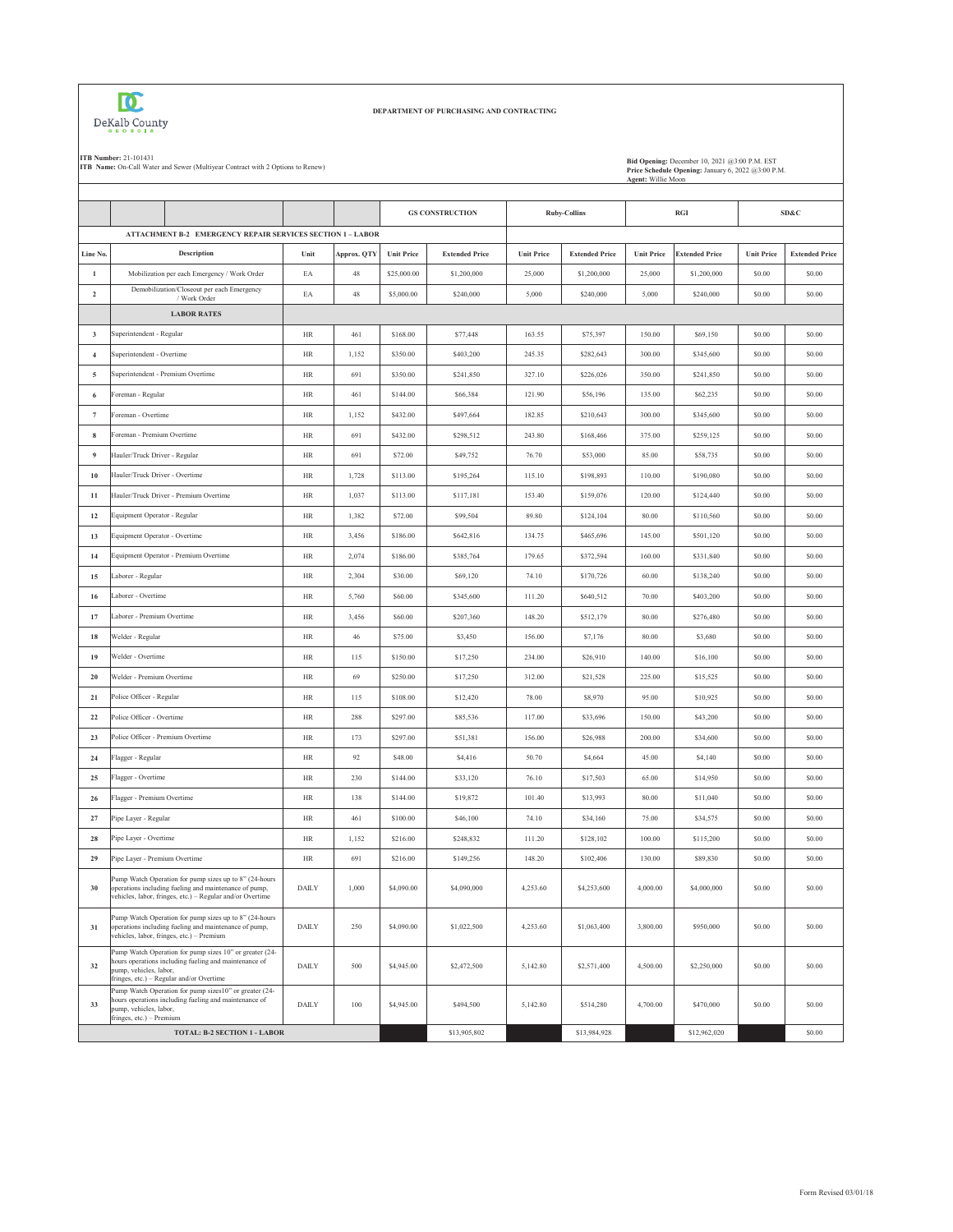|          | <b>ATTACHMENT B-2</b><br>BIDDER'S UNIT PRICE FORM - EMERGENCY REPAIR SERVICES SECTION 2 - BYPASS PUMPING |                |             |                   |                        |                   |                       |                   |                       |                   |                       |
|----------|----------------------------------------------------------------------------------------------------------|----------------|-------------|-------------------|------------------------|-------------------|-----------------------|-------------------|-----------------------|-------------------|-----------------------|
|          |                                                                                                          |                |             |                   | <b>GS CONSTRUCTION</b> |                   | <b>Ruby-Collins</b>   |                   | <b>RGI</b>            |                   | SD&C                  |
| Line No. | Description                                                                                              | Unit           | Approx. QTY | <b>Unit Price</b> | <b>Extended Price</b>  | <b>Unit Price</b> | <b>Extended Price</b> | <b>Unit Price</b> | <b>Extended Price</b> | <b>Unit Price</b> | <b>Extended Price</b> |
| 34       | Lay Flat Discharge Line for 4" - 6" Pump (LF) Installation<br>and Removal                                | LF             | 50,000      | \$2.75            | \$137,500.00           | 2.90              | \$145,000.00          | 6.00              | \$300,000.00          | \$0.00            | \$0.00                |
| 35       | 4" Pipe HDPE DR 26 - Installation and Removal                                                            | LF             | 25,000      | \$5.35            | \$133,750.00           | 5.60              | \$140,000.00          | 7.00              | \$175,000.00          | \$0.00            | \$0.00                |
| 36       | 6" Pipe HDPE DR 26 - Installation and<br>Removal                                                         | LF             | 25,000      | \$5.35            | \$133,750.00           | 5.60              | \$140,000.00          | 7.00              | \$175,000.00          | \$0.00            | \$0.00                |
| 37       | 8" Pipe HDPE DR 26 - Installation and Removal                                                            | LF             | 25,000      | \$6.40            | \$160,000.00           | 6.70              | \$167,500.00          | 8.00              | \$200,000.00          | \$0.00            | \$0.00                |
| 38       | 12" Pipe HDPE DR 26 - Installation and Removal                                                           | LF             | 25,000      | \$6.80            | \$170,000.00           | 7.10              | \$177,500.00          | 9.00              | \$225,000.00          | \$0.00            | \$0.00                |
| 39       | 18" Pipe HDPE DR 26 - Installation and Removal                                                           | LF             | 10,000      | \$7.25            | \$72,500.00            | 7.55              | \$75,500.00           | 12.00             | \$120,000.00          | \$0.00            | \$0.00                |
| 40       | Operation of 4" Primary Pump (includes one-time setup<br>and removal fee) Daily Rate                     | <b>DAILY</b>   | 100         | \$2,678.00        | \$267,800.00           | 2,785.65          | \$278,565.00          | 2,600.00          | \$260,000.00          | \$0.00            | \$0.00                |
| 41       | Operation of 4" Primary Pump (includes one-time setup<br>and removal fee) Weekly<br>Rate                 | WEEKLY         | 50          | \$3,385.00        | \$169,250.00           | 3,520.95          | \$176,047.50          | 3,000.00          | \$150,000.00          | \$0.00            | \$0.00                |
| 42       | Operation of 4" Primary Pump (includes one-time setup<br>and removal fee) Monthly Rate                   | <b>MONTHLY</b> | $\sqrt{3}$  | \$5,506.00        | \$16,518.00            | 5,726.80          | \$17,180.40           | 10,000.00         | \$30,000.00           | \$0.00            | \$0.00                |
| 43       | Operation of 4" Redundant Pump (includes one-time setup<br>and removal fee) Daily Rate                   | <b>DAILY</b>   | 100         | \$2,652.00        | \$265,200.00           | 2,758.60          | \$275,860.00          | 2,100.00          | \$210,000.00          | \$0.00            | \$0.00                |
| 44       | Operation of 4" Redundant Pump (includes one-time setup<br>and removal fee) Weekly<br>Rate               | WEEKLY         | 50          | \$3,307.00        | \$165,350.00           | 3,439.80          | \$171,990.00          | 3,000.00          | \$150,000.00          | \$0.00            | \$0.00                |
| 45       | Operation of 4" Redundant Pump (includes one-time setup<br>and removal fee) Monthly<br>Rate              | <b>MONTHLY</b> | $\sqrt{3}$  | \$5,275.00        | \$15,825.00            | 5,483.40          | \$16,450.20           | 9,500.00          | \$28,500.00           | \$0.00            | \$0.00                |
| 46       | Operation of 6" Primary Pump (includes<br>one-time setup and removal fee) Daily Rate                     | <b>DAILY</b>   | 100         | \$4,698.00        | \$469,800.00           | 4,886.70          | \$488,670.00          | 3,800.00          | \$380,000.00          | \$0.00            | \$0.00                |
| 47       | Operation of 6" Primary Pump (includes one-time setup<br>and removal fee) Weekly<br>Rate                 | WEEKLY         | 50          | \$5,646.00        | \$282,300.00           | 5,872.10          | \$293,605.00          | 5,200.00          | \$260,000.00          | \$0.00            | \$0.00                |
| 48       | Operation of 6" Primary Pump (includes one-time setup<br>and removal fee) Monthly Rate                   | <b>MONTHLY</b> | $\sqrt{3}$  | \$8,488.00        | \$25,464.00            | 8,828.30          | \$26,484.90           | 10,000.00         | \$30,000.00           | \$0.00            | \$0.00                |
| 49       | Operation of 6" Redundant Pump (includes one-time setup<br>and removal fee) Daily<br>Rate                | <b>DAILY</b>   | 100         | \$4,655.00        | \$465,500.00           | 4,841.90          | \$484,190.00          | 4,400.00          | \$440,000.00          | \$0.00            | \$0.00                |
| 50       | Operation of 6" Redundant Pump (includes one-time setup<br>and removal fee) Weekly<br>Rate               | WEEKLY         | 50          | \$5,517.00        | \$275,850.00           | 5,737.60          | \$286,880.00          | 5,000.00          | \$250,000.00          | \$0.00            | \$0.00                |
| 51       | Operation of 6" Redundant Pump (includes one-time setup<br>and removal fee) Monthly Rate                 | <b>MONTHLY</b> | $\sqrt{3}$  | \$8,100.00        | \$24,300.00            | 8,424.70          | \$25,274.10           | 7,500.00          | \$22,500.00           | \$0.00            | \$0.00                |
| 52       | Operation of 8" Primary Pump (includes one-time setup<br>and removal fee) Daily Rate                     | <b>DAILY</b>   | 50          | \$4,815.00        | \$240,750.00           | 5,007.60          | \$250,380.00          | 4,400.00          | \$220,000.00          | \$0.00            | \$0.00                |
| 53       | Operation of 8" Primary Pump (includes<br>one-time setup and removal fee) Weekly Rate                    | WEEKLY         | 25          | \$5,985.00        | \$149,625.00           | 6,224.40          | \$155,610.00          | 5,500.00          | \$137,500.00          | \$0.00            | \$0.00                |
| 54       | Operation of 8" Primary Pump (includes one-time setup<br>and removal fee) Monthly Rate                   | <b>MONTHLY</b> | $\sqrt{3}$  | \$9,500.00        | \$28,500.00            | 9,880.00          | \$29,640.00           | 9,000.00          | \$27,000.00           | \$0.00            | \$0.00                |
| 55       | Operation of 8" Redundant Pump (includes one-time setup<br>and removal fee) Daily Rate                   | <b>DAILY</b>   | 50          | \$4,753.00        | \$237,650.00           | 4,943.30          | \$247,165.00          | 4,400.00          | \$220,000.00          | \$0.00            | \$0.00                |
| 56       | Operation of 10" Primary Pump (includes one-time setup<br>and removal fee) Monthly Rate+B354:C370        | WEEKLY         | $25\,$      | \$5,809.00        | \$145,225.00           | 6,041.80          | \$151,045.00          | 5,400.00          | \$135,000.00          | \$0.00            | \$0.00                |
| 57       | Operation of 8" Redundant Pump (includes<br>one-time setup and removal fee) Monthly Rate                 | <b>MONTHLY</b> | $\sqrt{3}$  | \$8,978.00        | \$26,934.00            | 9,337.30          | \$28,011.90           | 8,500.00          | \$25,500.00           | \$0.00            | \$0.00                |
| 58       | Operation of 10" Primary Pump (includes<br>one-time setup and removal fee) Daily Rate                    | <b>DAILY</b>   | 50          | \$6,919.00        | \$345,950.00           | 7,196.05          | \$359,802.50          | 5,000.00          | \$250,000.00          | \$0.00            | \$0.00                |
| 59       | Operation of 10" Primary Pump (includes<br>one-time setup and removal fee) Weekly Rate                   | WEEKLY         | 25          | \$11,357.00       | \$283,925.00           | 11,812.10         | \$295,302.50          | 6,200.00          | \$155,000.00          | \$0.00            | \$0.00                |
| 60       | Operation of 10" Primary Pump (includes one-time setup<br>and removal fee) Monthly Rate                  | <b>MONTHLY</b> | $\sqrt{3}$  | \$5,367.00        | \$16,101.00            | 5,581.60          | \$16,744.80           | 10,000.00         | \$30,000.00           | \$0.00            | \$0.00                |
| 61       | Operation of 10" Redundant Pump<br>(includes one-time setup and removal fee) Daily Rate                  | <b>DAILY</b>   | 50          | \$6,700.00        | \$335,000.00           | 6,968.70          | \$348,435.00          | 5,000.00          | \$250,000.00          | \$0.00            | \$0.00                |
| 62       | Operation of 10" Redundant Pump (includes one-time<br>setup and removal fee) Weekly Rate                 | WEEKLY         | 25          | \$10,702.00       | \$267,550.00           | 11,130.00         | \$278,250.00          | 6,000.00          | \$150,000.00          | \$0.00            | \$0.00                |
| 63       | Operation of 10" Redundant Pump (includes one-time<br>setup and removal fee) Monthly Rate                | <b>MONTHLY</b> | 3           | \$5,944.00        | \$17,832.00            | 6,181.50          | \$18,544.50           | 10,000.00         | \$30,000.00           | \$0.00            | \$0.00                |
| 64       | Operation of 12" Primary Pump (includes one-time setup<br>and removal fee) Daily Rate                    | <b>DAILY</b>   | 50          | \$7,481.00        | \$374,050.00           | 7,780.50          | \$389,025.00          | 5,400.00          | \$270,000.00          | \$0.00            | \$0.00                |
| 65       | Operation of 12" Primary Pump (includes<br>one-time setup and removal fee) Weekly Rate                   | WEEKLY         | 25          | \$16,580.00       | \$414,500.00           | 17,243.20         | \$431,080.00          | 7,000.00          | \$175,000.00          | \$0.00            | \$0.00                |
| 66       | Operation of 12" Primary Pump (includes one-time setup<br>and removal fee) Monthly<br>Rate               | <b>MONTHLY</b> | $\sqrt{3}$  | \$12,094.00       | \$36,282.00            | 12,580.00         | \$37,740.00           | 12,000.00         | \$36,000.00           | \$0.00            | \$0.00                |
| 67       | Operation of 12" Redundant Pump (includes one-time<br>setup and removal fee) Daily Rate                  | <b>DAILY</b>   | 50          | \$5,861.00        | \$293,050.00           | 6,095.70          | \$304,785.00          | 5,000.00          | \$250,000.00          | \$0.00            | \$0.00                |
| 68       | Operation of 12" Redundant Pump<br>(includes one-time setup and removal fee) Weekly Rate                 | WEEKLY         | 25          | \$7,234.00        | \$180,850.00           | 7,523.10          | \$188,077.50          | 6,400.00          | \$160,000.00          | \$0.00            | \$0.00                |
| 69       | Operation of 12" Redundant Pump (includes one-time<br>setup and removal fee) Monthly Rate                | <b>MONTHLY</b> | $\sqrt{3}$  | \$11,351.00       | \$34,053.00            | 11,805.30         | \$35,415.90           | 12,000.00         | \$36,000.00           | \$0.00            | \$0.00                |
| 70       | 8"x12" Road Ramp - Rate includes<br>installation and removal to include cold patch.                      | <b>DAILY</b>   | 30          | \$2,281.00        | \$68,430.00            | 2,372.50          | \$71,175.00           | 1,500.00          | \$45,000.00           | \$0.00            | \$0.00                |
| 71       | 8"x12" Road Ramp - Rate includes installation and<br>removal to include cold patch.                      | WEEKLY         | $\sqrt{3}$  | \$2,399.00        | \$7,197.00             | 2,494.70          | \$7,484.10            | 3,500.00          | \$10,500.00           | \$0.00            | \$0.00                |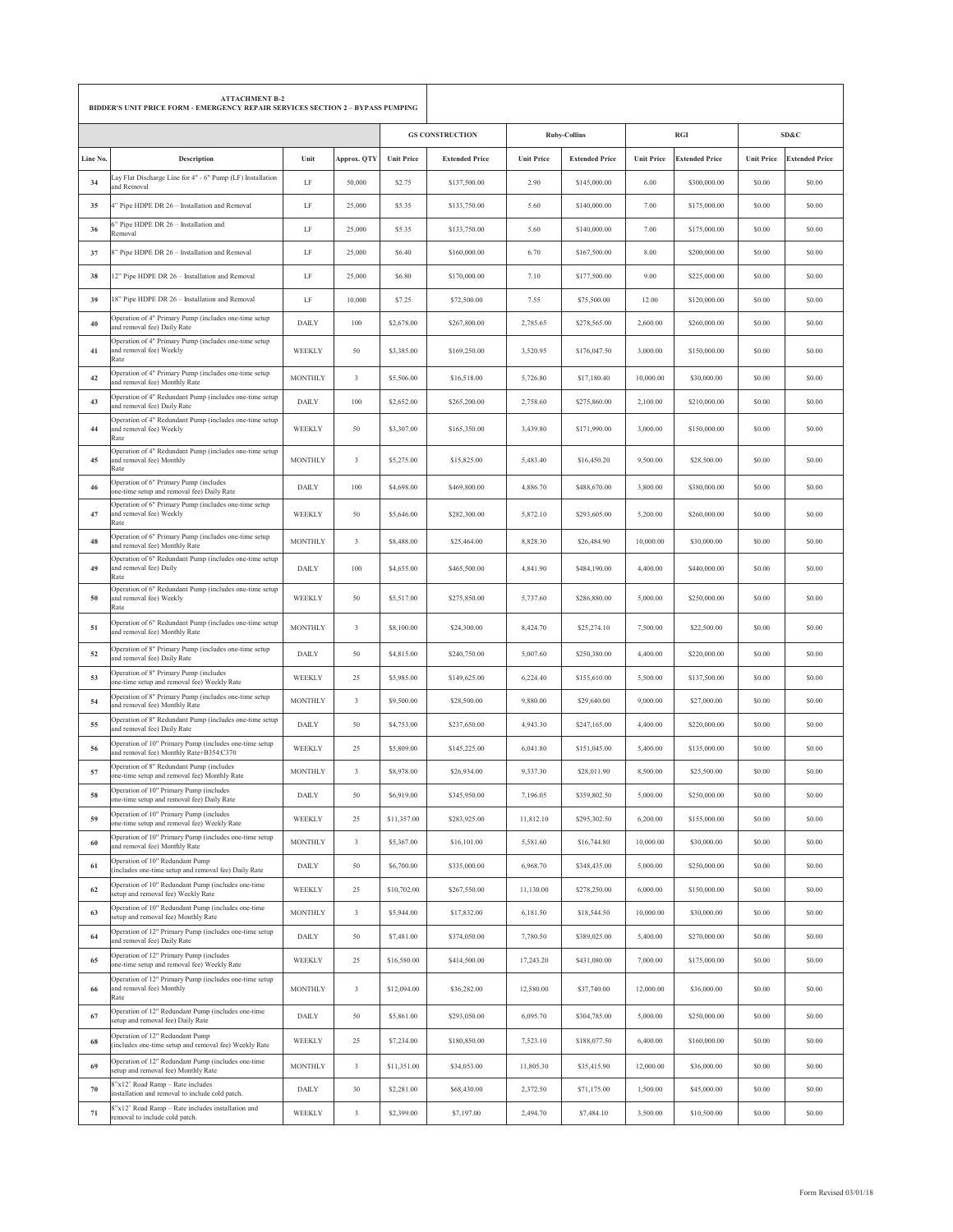| 72 | 8"x12' Road Ramp - Rate includes installation and<br>removal to include cold patch.                                | <b>MONTHLY</b> |                | \$2,751.00 | \$2,751.00  | 2.861.30 | \$2,861.30  | 4,500.00 | \$4,500.00  | \$0.00 | \$0.00 |
|----|--------------------------------------------------------------------------------------------------------------------|----------------|----------------|------------|-------------|----------|-------------|----------|-------------|--------|--------|
| 73 | 8"x24' Road Ramp - Rate includes installation and<br>removal to include cold patch.                                | <b>DAILY</b>   | 30             | \$2,288.00 | \$68,640.00 | 2.379.70 | \$71,391.00 | 1,500.00 | \$45,000.00 | \$0.00 | \$0.00 |
| 74 | 8"x24' Road Ramp - Rate includes installation and<br>removal to include cold patch.                                | WEEKLY         | 3              | \$2,419.00 | \$7,257.00  | 2.516.20 | \$7,548.60  | 3.500.00 | \$10,500.00 | \$0.00 | \$0.00 |
| 75 | 8"x24' Road Ramp - Rate includes installation and<br>removal to include cold patch.                                | <b>MONTHLY</b> |                | \$2,815.00 | \$2,815.00  | 2,927.60 | \$2,927.60  | 4.500.00 | \$4,500.00  | \$0.00 | \$0.00 |
| 76 | 12"x12" Road Ramp - Rate includes installation and<br>removal to include cold patch.                               | <b>DAILY</b>   | 30             | \$2,288.00 | \$68,640.00 | 2.379.70 | \$71,391.00 | 1,500.00 | \$45,000.00 | \$0.00 | \$0.00 |
| 77 | 12"x12' Road Ramp - Rate includes installation and<br>removal to include cold patch.                               | WEEKLY         | 3              | \$2,419.00 | \$7,257.00  | 2.516.20 | \$7,548.60  | 3.500.00 | \$10,500.00 | \$0.00 | \$0.00 |
| 78 | 12"x12' Road Ramp - Rate includes installation and<br>removal to include cold patch.                               | <b>MONTHLY</b> | $\overline{1}$ | \$2,815.00 | \$2,815.00  | 2.927.60 | \$2,927.60  | 4.500.00 | \$4,500.00  | \$0.00 | \$0.00 |
| 79 | 12"x24' Road Ramp - Rate includes<br>installation and removal to include cold patch.                               | <b>DAILY</b>   | 30             | \$2,290.00 | \$68,700.00 | 2,381.60 | \$71,448.00 | 2,000.00 | \$60,000.00 | \$0.00 | \$0.00 |
| 80 | 12"x24" Road Ramp - Rate includes installation and<br>removal to include cold patch.                               | <b>WEEKLY</b>  | 3              | \$2,419.00 | \$7,257.00  | 2.516.20 | \$7,548.60  | 3.500.00 | \$10,500.00 | \$0.00 | \$0.00 |
| 81 | 12"x24' Road Ramp - Rate includes installation and<br>removal to include cold patch.                               | <b>MONTHLY</b> |                | \$2,815.00 | \$2,815.00  | 2,927.60 | \$2,927.60  | 4.500.00 | \$4,500.00  | \$0.00 | \$0.00 |
| 82 | 18"x12" Road Ramp - Rate includes installation and<br>removal to include cold patch.                               | <b>DAILY</b>   | 30             | \$2,365.00 | \$70,950.00 | 2,460.30 | \$73,809.00 | 2,000.00 | \$60,000.00 | \$0.00 | \$0.00 |
| 83 | 18"x12' Road Ramp - Rate includes installation and<br>removal to include cold patch.                               | WEEKLY         | 3              | \$2,651.00 | \$7,953.00  | 2.868.35 | \$8,605.05  | 4,500.00 | \$13,500.00 | \$0.00 | \$0.00 |
| 84 | 18"x12" Road Ramp - Rate includes installation and<br>removal to include cold patch.                               | <b>MONTHLY</b> | $\mathbf{1}$   | \$3,510.00 | \$3,510.00  | 3.651.10 | \$3,651.10  | 5.500.00 | \$5,500.00  | \$0.00 | \$0.00 |
|    | <b>TOTAL: B-2 SECTION 2 - BYPASS PUMPING</b>                                                                       |                | \$7,075,471.00 |            | \$7,364,996 |          | \$6,297,000 |          | \$0.00      |        |        |
|    |                                                                                                                    |                |                |            |             |          |             |          |             |        |        |
|    | ATTACHMENT B-2 BIDDER'S UNIT PRICE FORM - EMERGENCY REPAIR SERVICES<br><b>SECTION 3 - MISCELLANEOUS SITE ITEMS</b> |                |                |            |             |          |             |          |             |        |        |

|          |      |                                                                                |      |             |                   | <b>GS CONSTRUCTION</b> |                   | <b>Ruby-Collins</b>   |                   | <b>RGI</b>            |                   | SD&C                  |
|----------|------|--------------------------------------------------------------------------------|------|-------------|-------------------|------------------------|-------------------|-----------------------|-------------------|-----------------------|-------------------|-----------------------|
| Line No. | Spec | Description                                                                    | Unit | Approx. QTY | <b>Unit Price</b> | <b>Extended Price</b>  | <b>Unit Price</b> | <b>Extended Price</b> | <b>Unit Price</b> | <b>Extended Price</b> | <b>Unit Price</b> | <b>Extended Price</b> |
| 85       | 2110 | Construction Entrance/Exit, Install and<br>Removal (Regular)                   | EA   | 5           | \$500.00          | \$2,500.00             | 1,331.20          | \$6,656.00            | 2,500.00          | \$12,500.00           | \$0.00            | \$0.00                |
| 86       | 2110 | Construction Entrance/Exit, Install and<br>Removal (Overtime)                  | EA   | 12          | \$500.00          | \$6,000.00             | 1,440.40          | \$17,284.80           | 5,000.00          | \$60,000.00           | \$0.00            | \$0.00                |
| 87       | 2110 | Construction Entrance/Exit, Install and<br>Removal (Premium Overtime)          | EA   | $\tau$      | \$500.00          | \$3,500.00             | 1,560.00          | \$10,920.00           | 9,000.00          | \$63,000.00           | \$0.00            | \$0.00                |
| 88       | 2110 | Construction Entrance/Exit, Install Only<br>(Regular)                          | EA   | 5           | \$500.00          | \$2,500.00             | 1,128.40          | \$5,642.00            | 10,000.00         | \$50,000.00           | \$0.00            | \$0.00                |
| 89       | 2110 | Construction Entrance/Exit, Install Only<br>(Overtime)                         | EA   | 12          | \$500.00          | \$6,000.00             | 1,180.40          | \$14,164.80           | 10,000.00         | \$120,000.00          | \$0.00            | \$0.00                |
| 90       | 2110 | Construction Entrance/Exit, Install Only<br>(Premium Overtime)                 | EA   | $\tau$      | \$500.00          | \$3,500.00             | 1,237.60          | \$8,663.20            | 12,000.00         | \$84,000.00           | \$0.00            | \$0.00                |
| 91       | 2110 | Easement Access Road, Install and<br>Removal (Regular)                         | SY   | 6,400       | \$7.00            | \$44,800.00            | 15.60             | \$99,840.00           | 9.00              | \$57,600.00           | \$0.00            | \$0.00                |
| 92       | 2110 | Easement Access Road, Install and<br>Removal (Overtime)                        | SY   | 16,000      | \$7.00            | \$112,000.00           | 16.50             | \$264,000.00          | 12.00             | \$192,000.00          | \$0.00            | \$0.00                |
| 93       | 2110 | Easement Access Road, Install and<br>Removal (Premium Overtime)                | SY   | 9,600       | \$7.00            | \$67,200.00            | 17.65             | \$169,440.00          | 14.00             | \$134,400.00          | \$0.00            | \$0.00                |
| 94       | 2110 | Easement Access Road, Install Only<br>(Regular)                                | SY   | 6,400       | \$5.00            | \$32,000.00            | 33.35             | \$213,440.00          | 10.00             | \$64,000.00           | \$0.00            | \$0.00                |
| 95       | 2110 | Easement Access Road, Install Only<br>(Overtime)                               | SY   | 16,000      | \$5.00            | \$80,000.00            | 34.10             | \$545,600.00          | 12.00             | \$192,000.00          | \$0.00            | \$0.00                |
| 96       | 2110 | Easement Access Road, Install Only<br>(Premium Overtime)                       | SY   | 9,600       | \$5.00            | \$48,000.00            | 34.75             | \$333,600.00          | 15.00             | \$144,000.00          | \$0.00            | \$0.00                |
| 97       | 2110 | Easement or ROE Clearing, Light (Bush<br>Hog) (Regular)                        | SY   | 8,000       | \$10.00           | \$80,000.00            | 3.15              | \$25,200.00           | 4.00              | \$32,000.00           | \$0.00            | \$0.00                |
| 98       | 2110 | Easement or ROE Clearing, Light (Bush<br>Hog) (Overtime)                       | SY   | 20,000      | \$10.00           | \$200,000.00           | 4.70              | \$94,000.00           | 6.00              | \$120,000.00          | \$0.00            | \$0.00                |
| 99       | 2110 | Easement or ROE Clearing, Light (Bush<br>Hog) (Premium Overtime)               | SY   | 12,000      | \$10.00           | \$120,000.00           | 6.25              | \$75,000.00           | 10.00             | \$120,000.00          | \$0.00            | \$0.00                |
| 100      | 2110 | Easement or ROE Clearing, Med (Bush<br>Hog & Chipper) - Regular                | SY   | 8,000       | \$10.00           | \$80,000.00            | 5.20              | \$41,600.00           | 4.00              | \$32,000.00           | \$0.00            | \$0.00                |
| 101      | 2110 | Easement or ROE Clearing, Med (Bush<br>Hog & Chipper) - Overtime               | SY   | 20,000      | \$10.00           | \$200,000.00           | 7.80              | \$156,000.00          | 7.00              | \$140,000.00          | \$0.00            | \$0.00                |
| 102      | 2110 | Easement or ROE Clearing, Med (Bush<br>Hog & Chipper) - Premium Overtime       | SY   | 12,000      | \$15.00           | \$180,000.00           | 10.40             | \$124,800.00          | 10.00             | \$120,000.00          | \$0.00            | \$0.00                |
| 103      | 2110 | Easement or ROE Clearing, Heavy<br>(Timbering Equipment) - Regular             | CAL  | 100         | \$500.00          | \$50,000.00            | 156.00            | \$15,600.00           | 350.00            | \$35,000.00           | \$0.00            | \$0.00                |
| 104      | 2110 | Easement or ROE Clearing, Heavy<br>(Timbering Equipment) - Overtime            | CAL  | 100         | \$500.00          | \$50,000.00            | 234.00            | \$23,400.00           | 500.00            | \$50,000.00           | \$0.00            | \$0.00                |
| 105      | 2110 | Easement or ROE Clearing, Heavy<br>(Timbering Equipment) - Premium<br>Overtime | CAL  | 100         | \$500.00          | \$50,000.00            | 312.00            | \$31,200.00           | 750.00            | \$75,000.00           | \$0.00            | \$0.00                |
| 106      | 2700 | Superpave Asphalt 9.5 mm, Type II -<br>Regular                                 | SY   | 100         | \$200.00          | \$20,000.00            | 130.00            | \$13,000.00           | 115.00            | \$11,500.00           | \$0.00            | \$0.00                |
| 107      | 2700 | Superpave Asphalt 9.5 mm, Type II -<br>Overtime                                | SY   | 100         | \$200.00          | \$20,000.00            | 150.80            | \$15,080.00           | 134.00            | \$13,400.00           | \$0.00            | \$0.00                |
| 108      | 2700 | Superpave Asphalt 9.5 mm, Type II -<br>Premium Overtime                        | SY   | 50          | \$200.00          | \$10,000.00            | 182.00            | \$9,100.00            | 175.00            | \$8,750.00            | \$0.00            | \$0.00                |
| 109      | 2324 | Backfill (clean fill dirt) - material only                                     | SY   | 625         | \$75.00           | \$46,875.00            | 20.80             | \$13,000.00           | 50.00             | \$31,250.00           | \$0.00            | \$0.00                |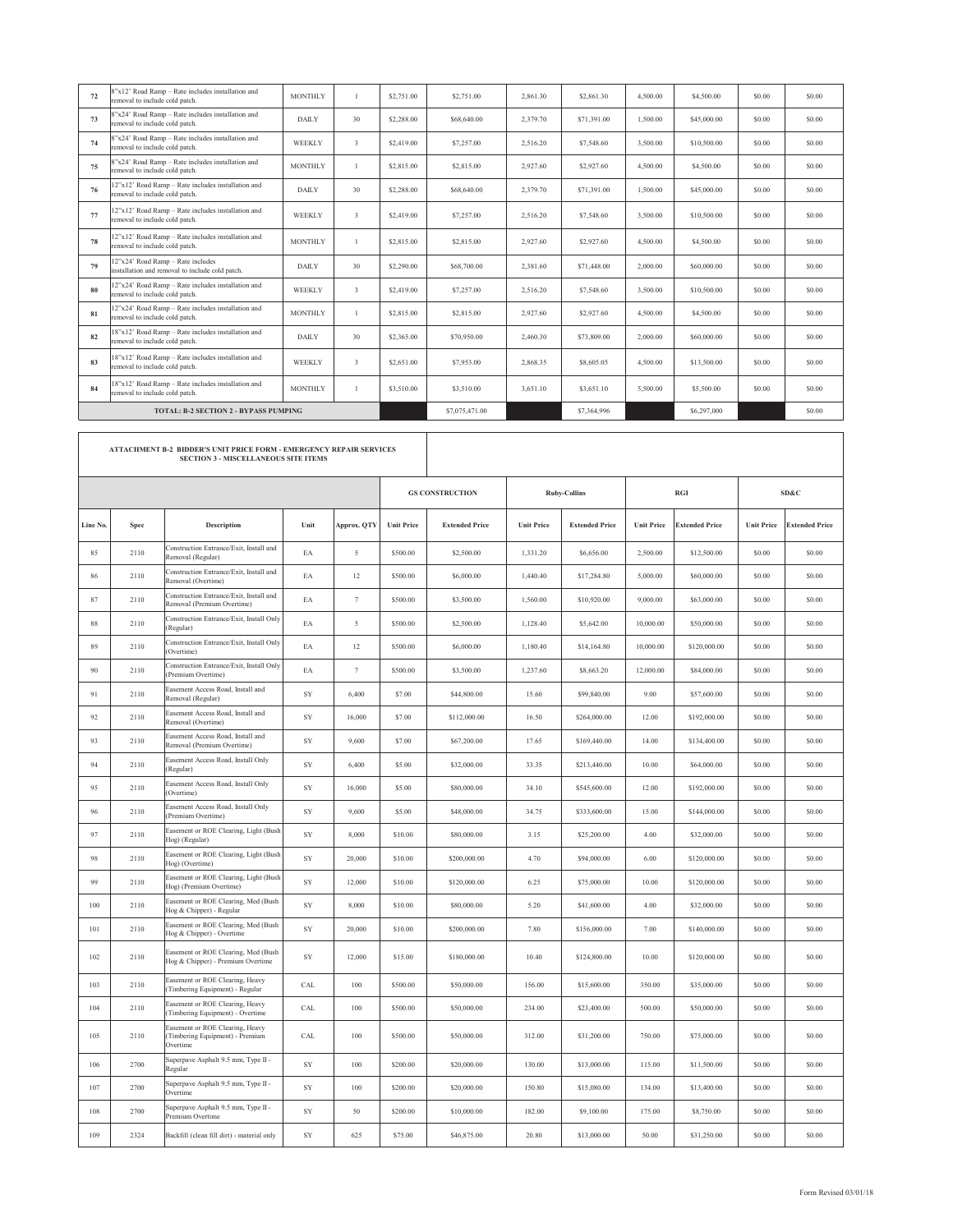| 110                                              | 2324 | Stone Bedding and Backfill - material<br>onlv | SY | 625   | \$100.00 | \$62,500.00  | 41.60 | \$26,000.00 | 125.00 | \$78,125.00  | \$0.00 | \$0.00 |
|--------------------------------------------------|------|-----------------------------------------------|----|-------|----------|--------------|-------|-------------|--------|--------------|--------|--------|
|                                                  | 2273 | Rip rap (Type I, II or III) - material only   | SY | 1.000 | \$125.00 | \$125,000.00 | 52.00 | \$52,000.00 | 100.00 | \$100,000.00 | \$0.00 | \$0.00 |
| <b>TOTAL: B-2 SECTION 3 - MISCELLANEOUS SITE</b> |      |                                               |    |       |          | \$1,702,375  |       | \$2,404,231 |        | \$2,140,525  |        | \$0.00 |

 $\mathsf{r}$ 

|          | ATTACHMENT B-2 BIDDER'S UNIT PRICE FORM - EMERGENCY REPAIR SERVICES SECTION 4 -<br><b>EQUIPMENT HOUR RATE SHEET</b><br>SD&C<br><b>GS CONSTRUCTION</b><br><b>Ruby-Collins</b><br>RGI |           |             |            |                       |            |                       |            |                       |            |                       |  |  |  |
|----------|-------------------------------------------------------------------------------------------------------------------------------------------------------------------------------------|-----------|-------------|------------|-----------------------|------------|-----------------------|------------|-----------------------|------------|-----------------------|--|--|--|
|          |                                                                                                                                                                                     |           |             |            |                       |            |                       |            |                       |            |                       |  |  |  |
| Line No. | Large Equipment Rates                                                                                                                                                               | Unit      | Approx. Qty | Unit Price | <b>Extended Price</b> | Unit Price | <b>Extended Price</b> | Unit Price | <b>Extended Price</b> | Unit Price | <b>Extended Price</b> |  |  |  |
|          | <b>Crawler Cranes:</b>                                                                                                                                                              |           |             |            |                       |            |                       |            |                       |            |                       |  |  |  |
| 112      | $12 - 1/2$ ton                                                                                                                                                                      | $\rm{HR}$ | $25\,$      | \$180.00   | \$4,500.00            | 66.25      | \$1,656.25            | 180.00     | \$4,500.00            | \$0.00     | \$0.00                |  |  |  |
| 113      | 25 ton                                                                                                                                                                              | $\rm{HR}$ | $25\,$      | \$200.00   | \$5,000.00            | 114.90     | \$2,872.50            | 200.00     | \$5,000.00            | \$0.00     | \$0.00                |  |  |  |
| 114      | 48 ton                                                                                                                                                                              | $\rm{HR}$ | $25\,$      | \$225.00   | \$5,625.00            | 220.45     | \$5,511.25            | 225.00     | \$5,625.00            | \$0.00     | \$0.00                |  |  |  |
|          | <b>Truck Cranes:</b>                                                                                                                                                                |           |             |            |                       |            |                       |            |                       |            |                       |  |  |  |
| 115      | $12-1/2$ ton                                                                                                                                                                        | HR        | 25          | \$75.00    | \$1,875.00            | 66.25      | \$1,656.25            | 75.00      | \$1,875.00            | \$0.00     | \$0.00                |  |  |  |
| 116      | 25 ton                                                                                                                                                                              | HR        | 25          | \$125.00   | \$3,125.00            | 114.90     | \$2,872.50            | 125.00     | \$3,125.00            | \$0.00     | \$0.00                |  |  |  |
|          | <b>Truck Excavators:</b>                                                                                                                                                            |           |             |            |                       |            |                       |            |                       |            |                       |  |  |  |
| 117      | 60-80 HP                                                                                                                                                                            | HR        | 500         | \$120.00   | \$60,000.00           | 39.40      | \$19,700.00           | 125.00     | \$62,500.00           | \$0.00     | \$0.00                |  |  |  |
| 118      | 81-110 HP                                                                                                                                                                           | HR        | 500         | \$140.00   | \$70,000.00           | 46.45      | \$23,225.00           | 130.00     | \$65,000.00           | \$0.00     | \$0.00                |  |  |  |
| 119      | 110-160 HP                                                                                                                                                                          | $\rm{HR}$ | 500         | \$150.00   | \$75,000.00           | 51.65      | \$25,825.00           | 250.00     | \$125,000.00          | \$0.00     | \$0.00                |  |  |  |
| 120      | 161-210 HP                                                                                                                                                                          | $\rm{HR}$ | 1000        | \$175.00   | \$175,000.00          | 61.00      | \$61,000.00           | 300.00     | \$300,000.00          | \$0.00     | \$0.00                |  |  |  |
|          | <b>Truck Dozers:</b>                                                                                                                                                                |           |             |            |                       |            |                       |            |                       |            |                       |  |  |  |
| 121      | 70-90 HP                                                                                                                                                                            | HR        | 1000        | \$100.00   | \$100,000.00          | 36.35      | \$36,350.00           | 75.00      | \$75,000.00           | \$0.00     | \$0.00                |  |  |  |
| 122      | 110-170 HP                                                                                                                                                                          | $\rm{HR}$ | 1000        | \$90.00    | \$90,000.00           | 38.85      | \$38,850.00           | 90.00      | \$90,000.00           | \$0.00     | $\$0.00$              |  |  |  |
|          | <b>CCTV</b> or Vac Truck:                                                                                                                                                           |           |             |            |                       |            |                       |            |                       |            |                       |  |  |  |
| 123      | <b>CCTV</b> Truck                                                                                                                                                                   | HR        | 100         | \$250.00   | \$25,000.00           | 400.40     | \$40,040.00           | 375.00     | \$37,500.00           | \$0.00     | \$0.00                |  |  |  |
| 124      | Jet Vacuum Truck                                                                                                                                                                    | HR        | 100         | \$500.00   | \$50,000.00           | 400.40     | \$40,040.00           | 400.00     | \$40,000.00           | \$0.00     | \$0.00                |  |  |  |
|          | <b>Track Loaders:</b>                                                                                                                                                               |           |             |            |                       |            |                       |            |                       |            |                       |  |  |  |
| 125      | 70-90 HP                                                                                                                                                                            | HR        | 1000        | \$100.00   | \$100,000.00          | 57.75      | \$57,750.00           | 69.00      | \$69,000.00           | \$0.00     | \$0.00                |  |  |  |
| 126      | 120-150 HP                                                                                                                                                                          | HR        | 1000        | \$74.00    | \$74,000.00           | 76.95      | \$76,950.00           | 128.00     | \$128,000.00          | \$0.00     | \$0.00                |  |  |  |
|          | <b>SMALL EQUIPMENT RATES</b>                                                                                                                                                        |           |             |            |                       |            |                       |            |                       |            |                       |  |  |  |
|          | <b>Backhoe Loaders:</b>                                                                                                                                                             |           |             |            |                       |            |                       |            |                       |            |                       |  |  |  |
| 127      | 70-90 HP                                                                                                                                                                            | HR        | 25          | \$100.00   | \$2,500.00            | 14.25      | \$356.25              | 100.00     | \$2,500.00            | \$0.00     | \$0.00                |  |  |  |
| 128      | 110-130 HP                                                                                                                                                                          | HR        | $25\,$      | \$120.00   | \$3,000.00            | 28.60      | \$715.00              | 120.00     | \$3,000.00            | \$0.00     | \$0.00                |  |  |  |
|          | <b>Hydraulic Hammers:</b>                                                                                                                                                           |           |             |            |                       |            |                       |            |                       |            |                       |  |  |  |
| 129      | $500$ ft-lbs                                                                                                                                                                        | HR        | $10\,$      | \$200.00   | \$2,000.00            | 83.15      | \$831.50              | 350.00     | \$3,500.00            | \$0.00     | $\$0.00$              |  |  |  |
| 130      | $1,000$ ft-lbs                                                                                                                                                                      | $\rm{HR}$ | $10\,$      | \$250.00   | \$2,500.00            | 95.85      | \$958.50              | 500.00     | \$5,000.00            | \$0.00     | $\$0.00$              |  |  |  |
| 131      | 1,500 ft-lbs                                                                                                                                                                        | $\rm{HR}$ | $10\,$      | \$1,500.00 | \$15,000.00           | 104.25     | \$1,042.50            | 1,500.00   | \$15,000.00           | \$0.00     | $\$0.00$              |  |  |  |
| 132      | 3,000 ft-lbs                                                                                                                                                                        | $\rm{HR}$ | $10\,$      | \$2,000.00 | \$20,000.00           | 125.10     | \$1,251.00            | 2,000.00   | \$20,000.00           | \$0.00     | $\$0.00$              |  |  |  |
|          | <b>Dump Trucks:</b>                                                                                                                                                                 |           |             |            |                       |            |                       |            |                       |            |                       |  |  |  |
| 133      | 6 CY                                                                                                                                                                                | $\rm{HR}$ | $100\,$     | \$75.00    | \$7,500.00            | 19.55      | \$1,955.00            | 65.00      | \$6,500.00            | \$0.00     | $\$0.00$              |  |  |  |
| 134      | $10\;\mathrm{CY}$                                                                                                                                                                   | $\rm{HR}$ | 100         | \$10.00    | \$1,000.00            | 32.50      | \$3,250.00            | 75.00      | \$7,500.00            | \$0.00     | \$0.00                |  |  |  |
| 135      | Tandem                                                                                                                                                                              | $\rm{HR}$ | 1000        | \$150.00   | \$150,000.00          | 131.60     | \$131,600.00          | 100.00     | \$100,000.00          | \$0.00     | $\$0.00$              |  |  |  |
|          | <b>General Trucks:</b>                                                                                                                                                              |           |             |            |                       |            |                       |            |                       |            |                       |  |  |  |
| 136      | 1-ton utility                                                                                                                                                                       | $\rm{HR}$ | 2500        | \$50.00    | \$125,000.00          | 16.95      | \$42,375.00           | 50.00      | \$125,000.00          | \$0.00     | \$0.00                |  |  |  |
| 137      | 1/2 ton pick-up                                                                                                                                                                     | $\rm{HR}$ | 2500        | \$50.00    | \$125,000.00          | 9.35       | \$23,375.00           | 50.00      | \$125,000.00          | $\$0.00$   | \$0.00                |  |  |  |